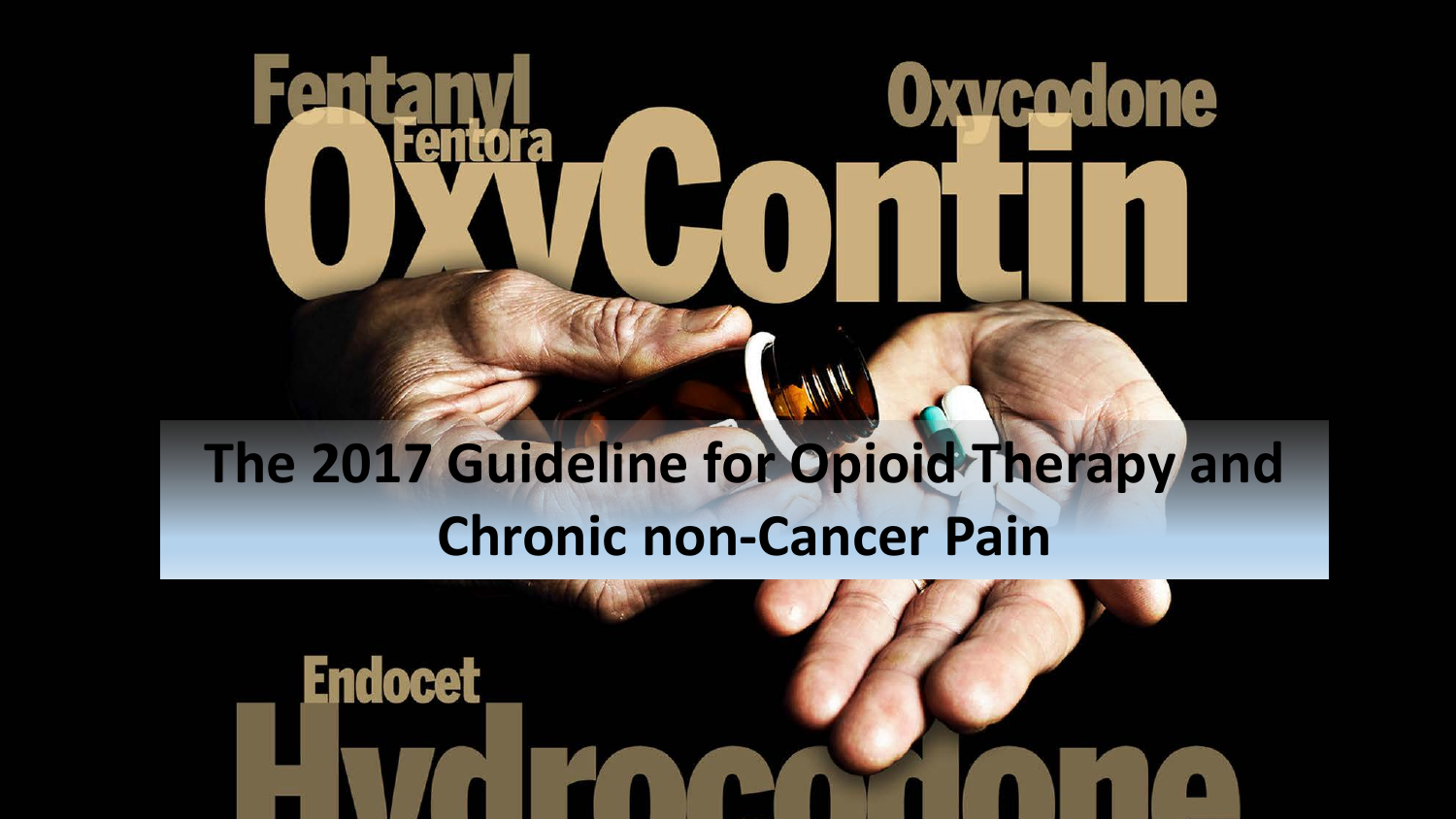



### **Conflicts of Interest**

- Our guideline efforts are supported by grants from the Canadian Institutes of Health Research & Health Canada
- I have no actual or potential conflicts of interest in relation to this presentation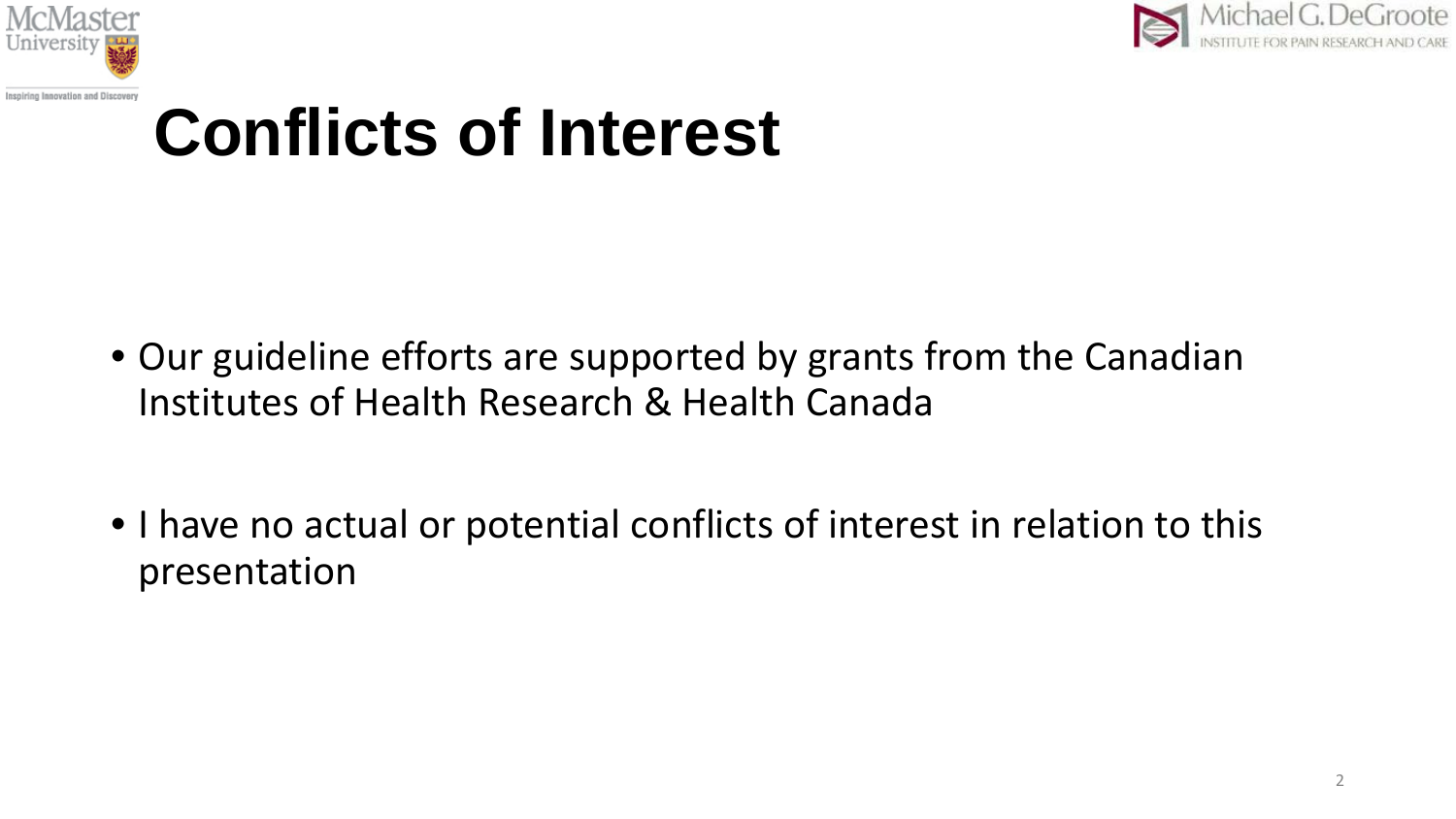



# **Background**

- Approximately 1 in 5 Canadians suffer from chronic non-cancer pain (CNCP), and opioids are often prescribed in this population
- North America, which represents 5% of the world's population, consumes 80% of all prescription opioids
- As rates of non-fatal and fatal opioid overdose have continued to rise, many have questioned whether the high use of opioids in North America represents evidence-based practice.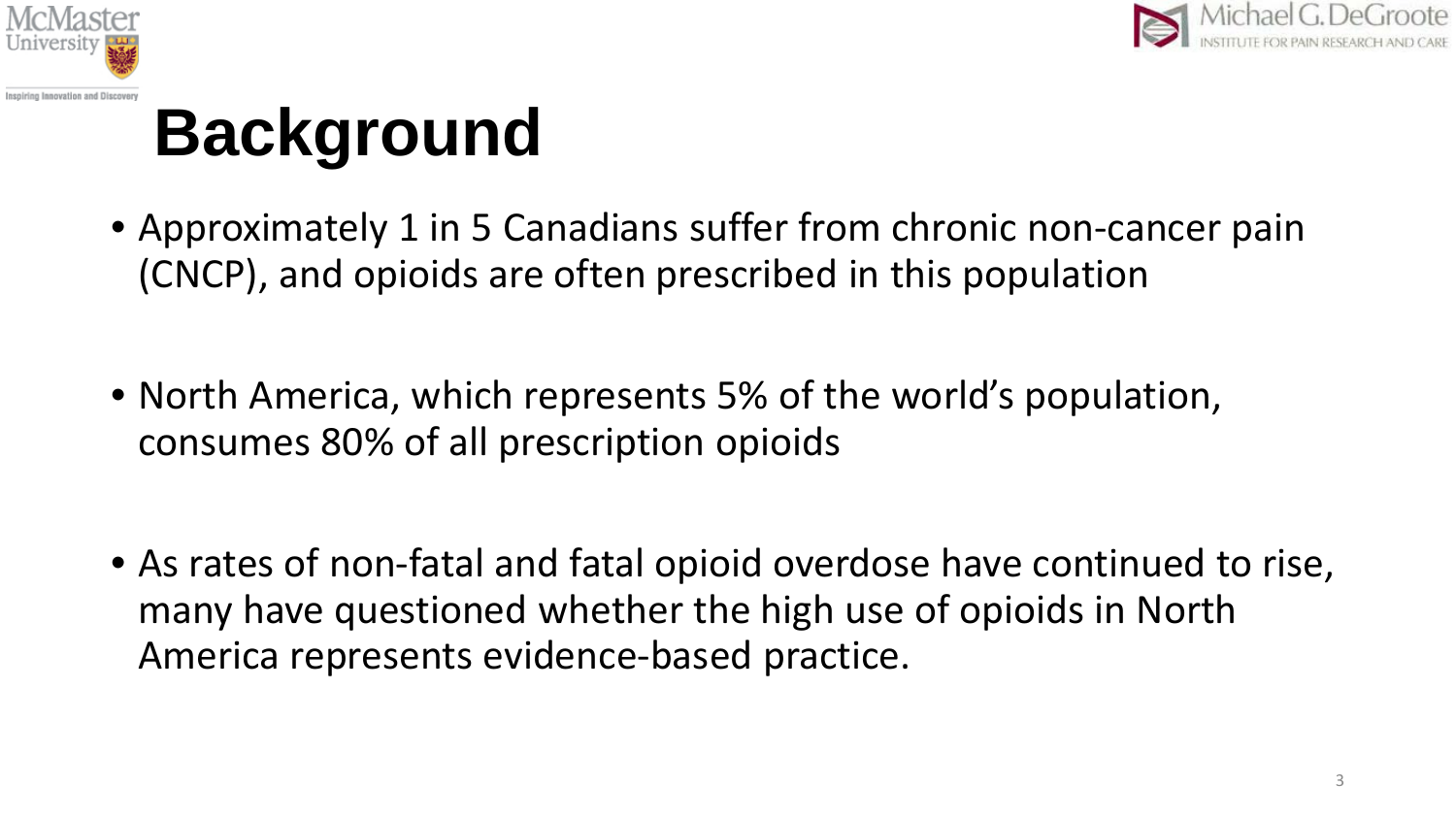





- In March 2015 we were funded to update and revise the Canadian Guidelines for opioids and chronic non-cancer pain
- In consultation with clinical experts, methodologists, regulators, and patients living with chronic non-cancer pain we determined that the updated guideline should make 24 clinical practice recommendations
- Each recommendation was to be informed by 1 or more systematic reviews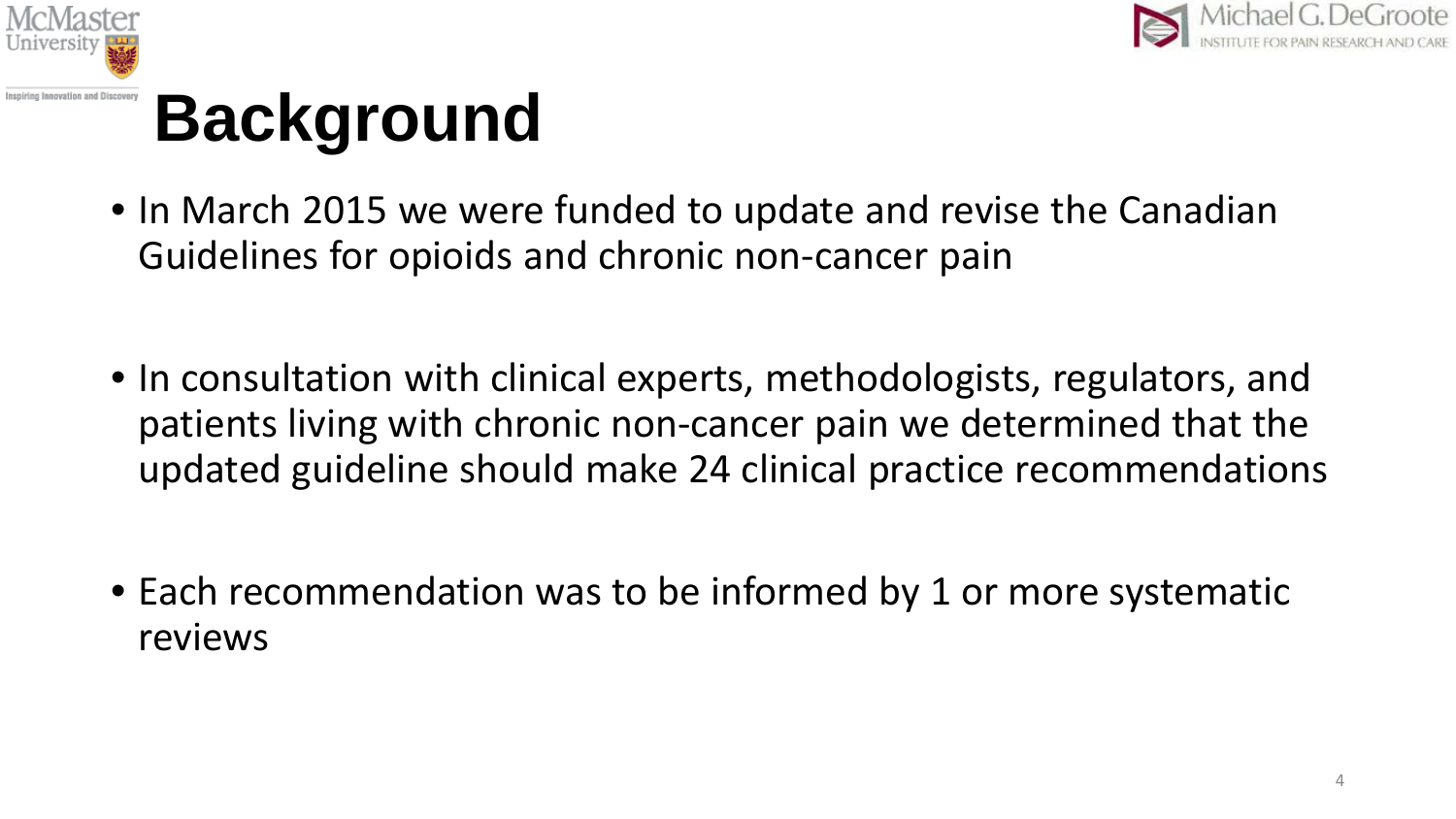



# **Guideline Development Organization**

- Steering Committee (n=4)
- Guideline Panel (n=15, including 2 patient representatives)
- Clinical Expert Advisors (n=13)
- Patient Representatives (n=16)
- A representative from Health Canada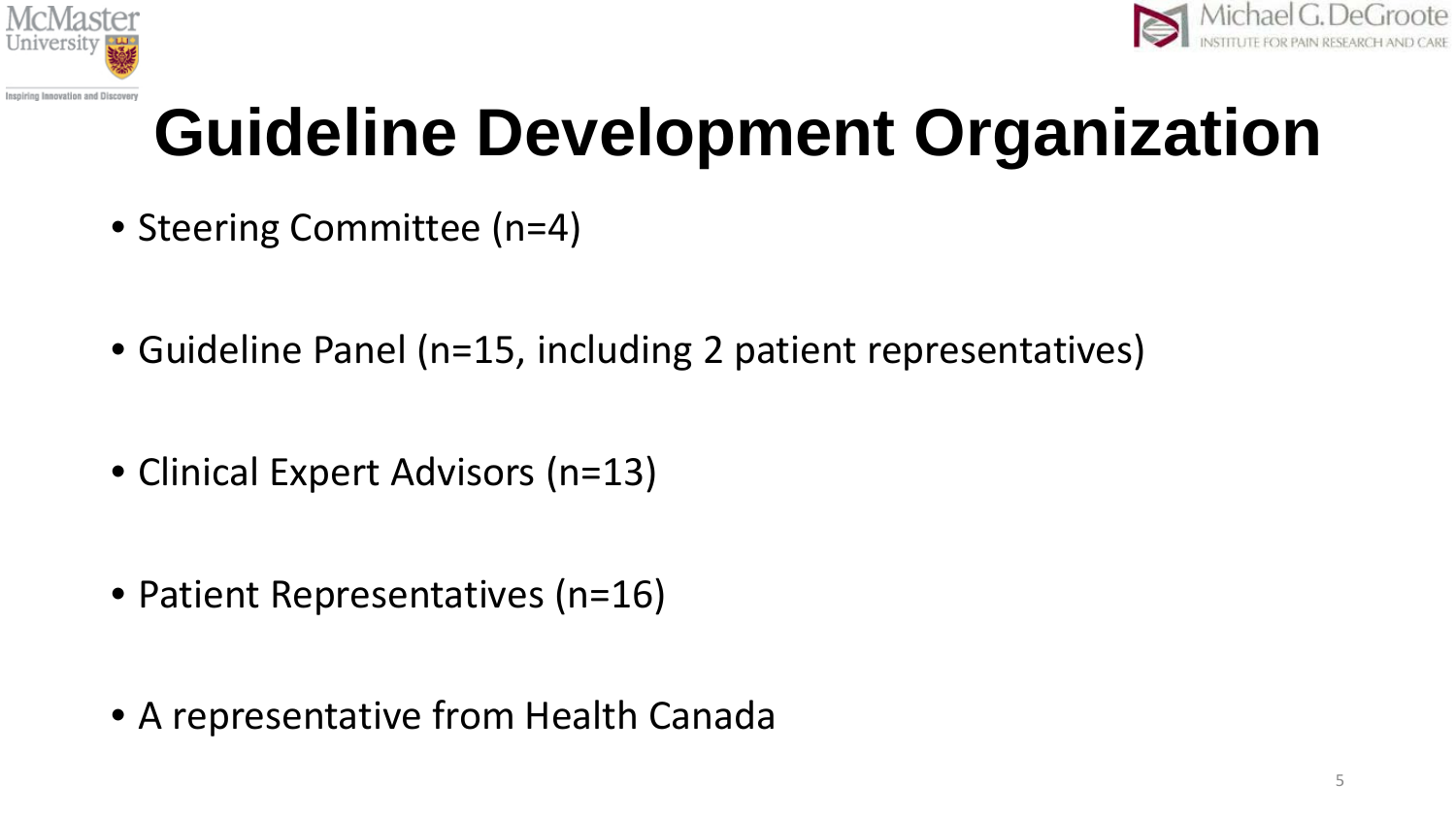



#### **Most Criticism has Focussed on the Guideline's Increased Restrictions for Opioids**



• Four advisory panels involving over 50 clinicians, academics, patients and "safety advocates" helped draft the Canadian guideline. Among them were three board members of Physicians for Responsible Opioid Prescribing (PROP), an anti-opioid activist group that played a key role in drafting the CDC guidelines: PROP Vice-President Gary Franklin, MD, Mark Sullivan, MD, and David Juurlink, MD.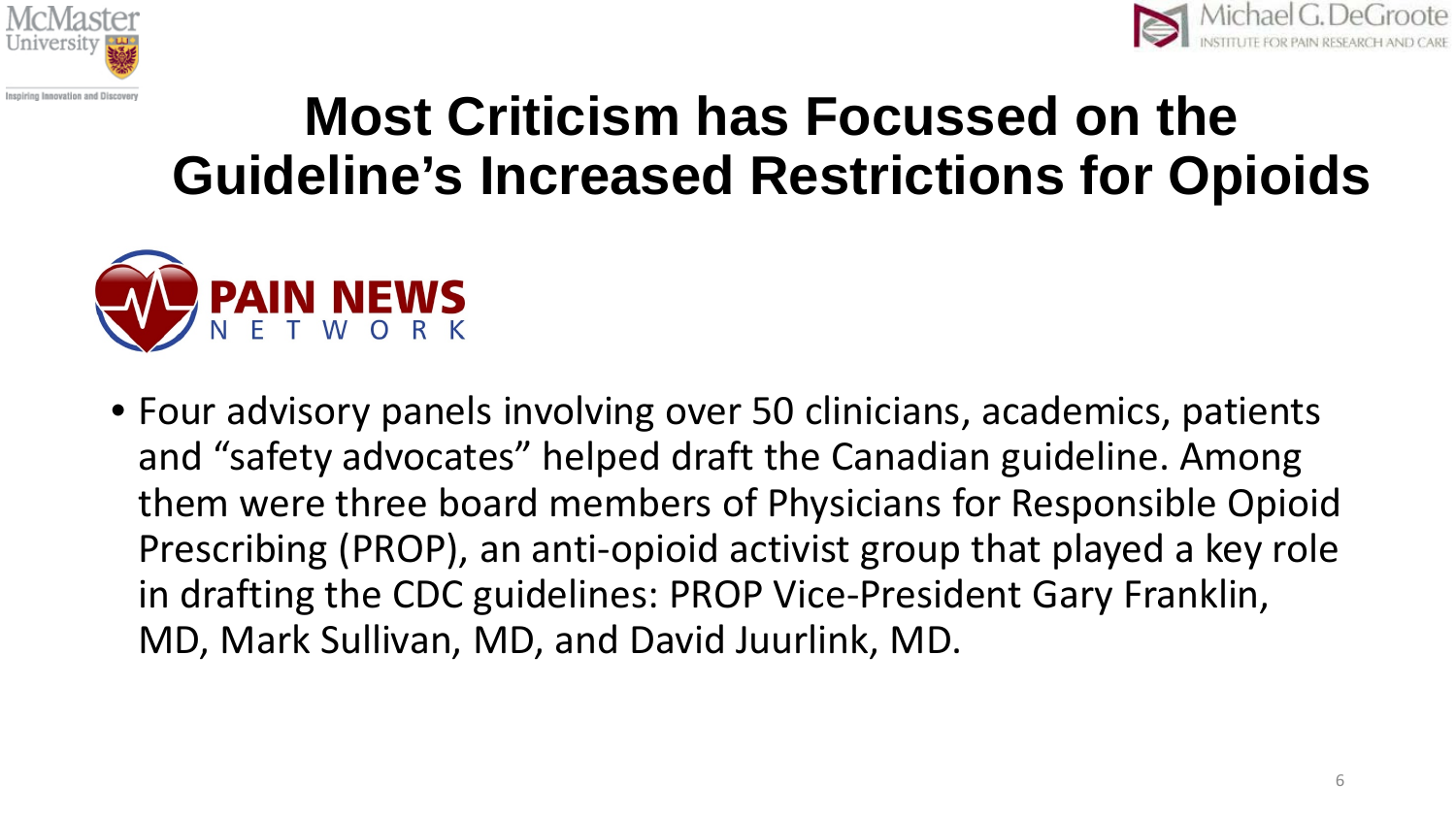



### **Gary Franklin**

• Opioids overuse is the "worst man-made epidemic in modern medical history…We are creating a lost generation of people whose lives are ruined by opioids,"



#### Opioids for chronic noncancer pain Neurology 83 September 30, 2014 Gary M. Franklin, MD, **MPH**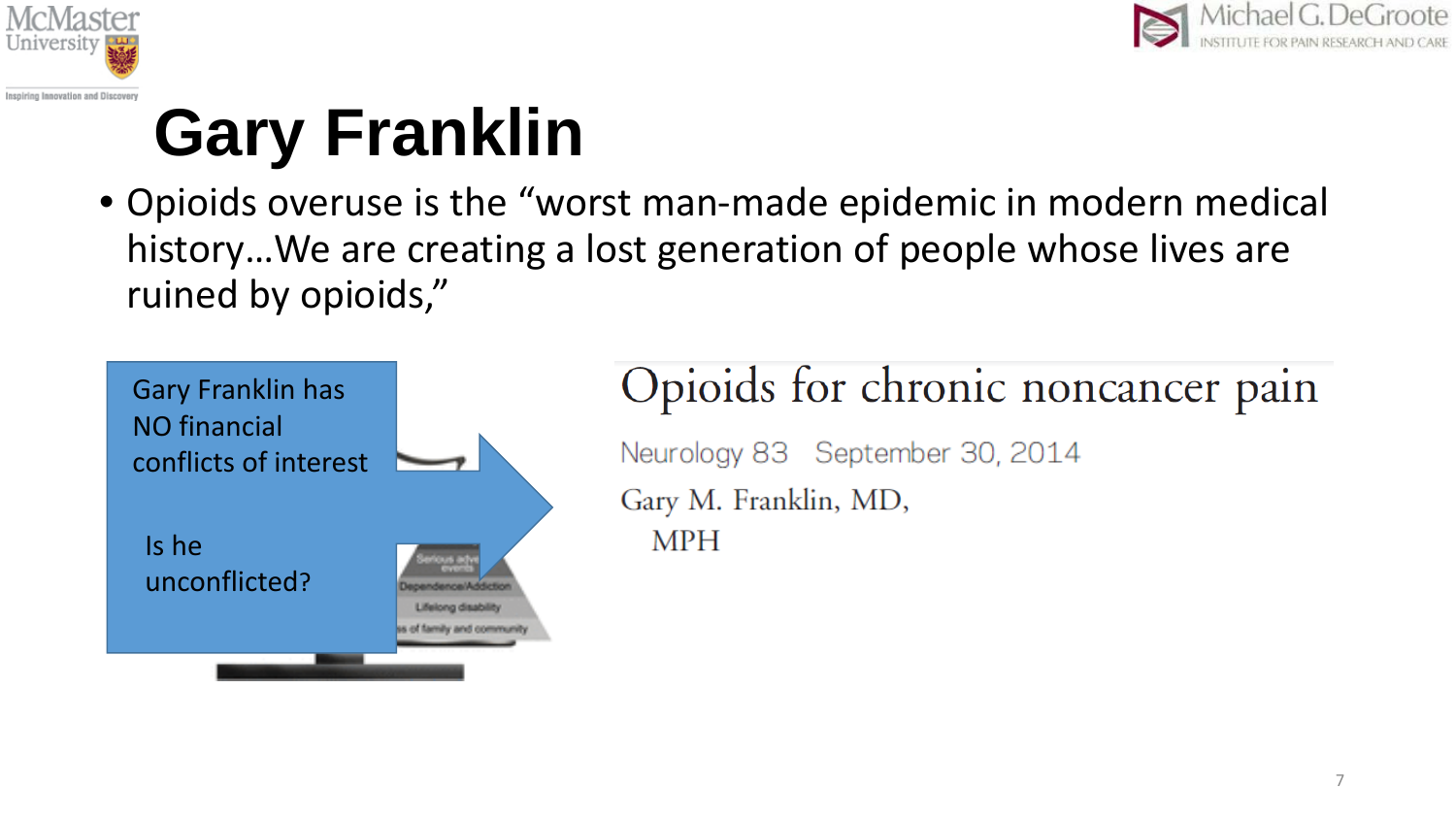



# **Managing Conflict of Interest**

- Two clearly defined camps
- Opioids are very useful for dealing with chronic non-cancer pain
	- The challenge is determining how to best use them
- Opioids have no role in the management of chronic non-cancer pain
	- Opioids kill and maim and should never be used
- We attempted to create a Guideline Panel in which no member could have important financial or intellectual conflicts of interest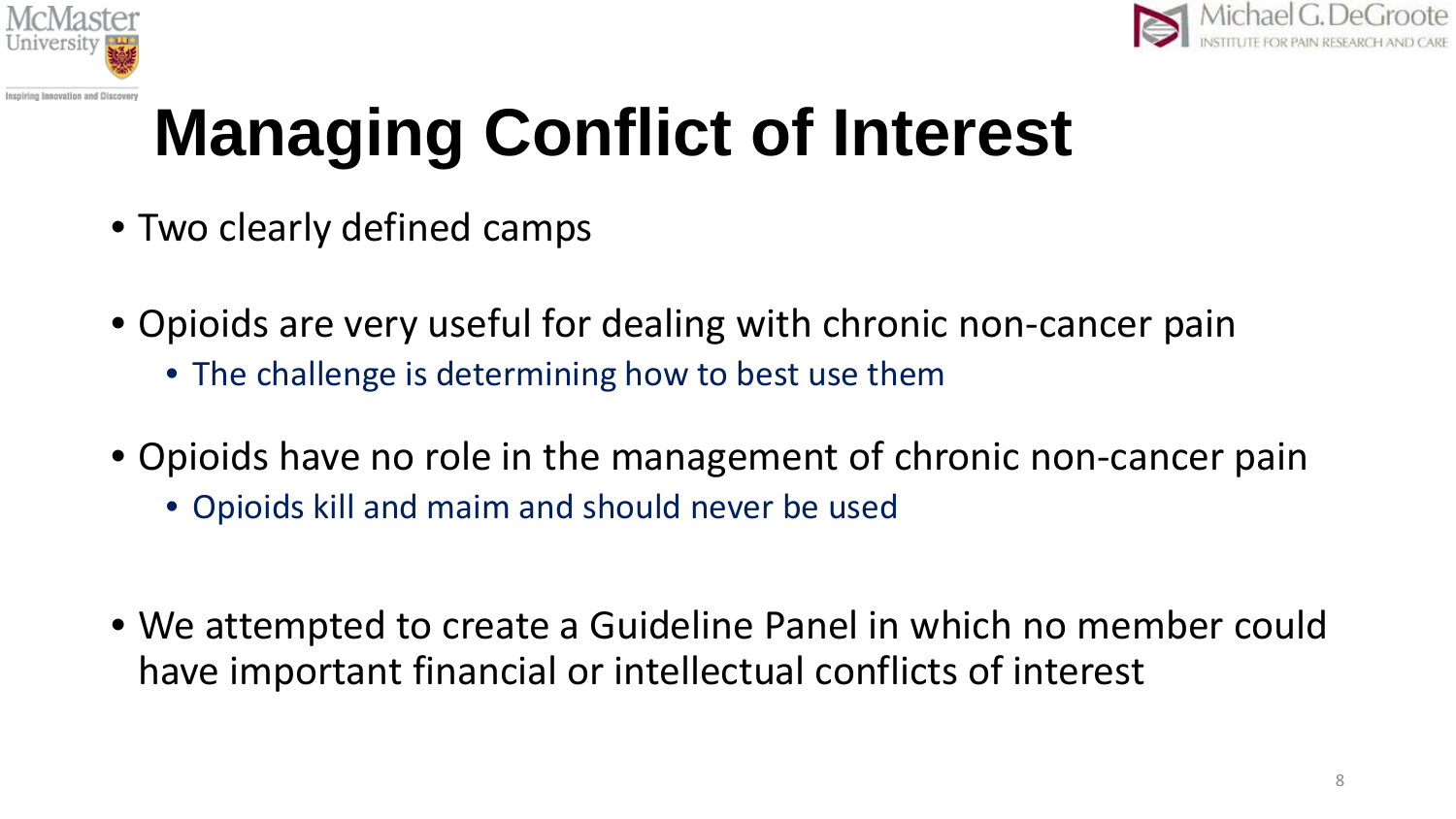



**GUIDELINE CPD** 

#### **Guideline for opioid therapy and chronic** noncancer pain

Jason W. Busse DC PhD, Samantha Craigie MSc, David N. Juurlink MD PhD, D. Norman Buckley MD, Li Wang PhD, Rachel J. Couban MA MISt, Thomas Agoritsas MD PhD, Elie A. Akl MD PhD, Alonso Carrasco-Labra DDS MSc, Lynn Cooper BES, Chris Cull, Bruno R. da Costa PT PhD, Joseph W. Frank MD MPH, Gus Grant AB LLB MD, Alfonso Iorio MD PhD, Navindra Persaud MD MSc, Sol Stern MD, Peter Tugwell MD MSc, Per Olav Vandvik MD PhD, Gordon H. Guyatt MD MSc

■ Cite as: CMAJ 2017 May 8;189:E659-66. doi: 10.1503/cmaj.170363



https://www.magicapp.org/app#/guideline/1881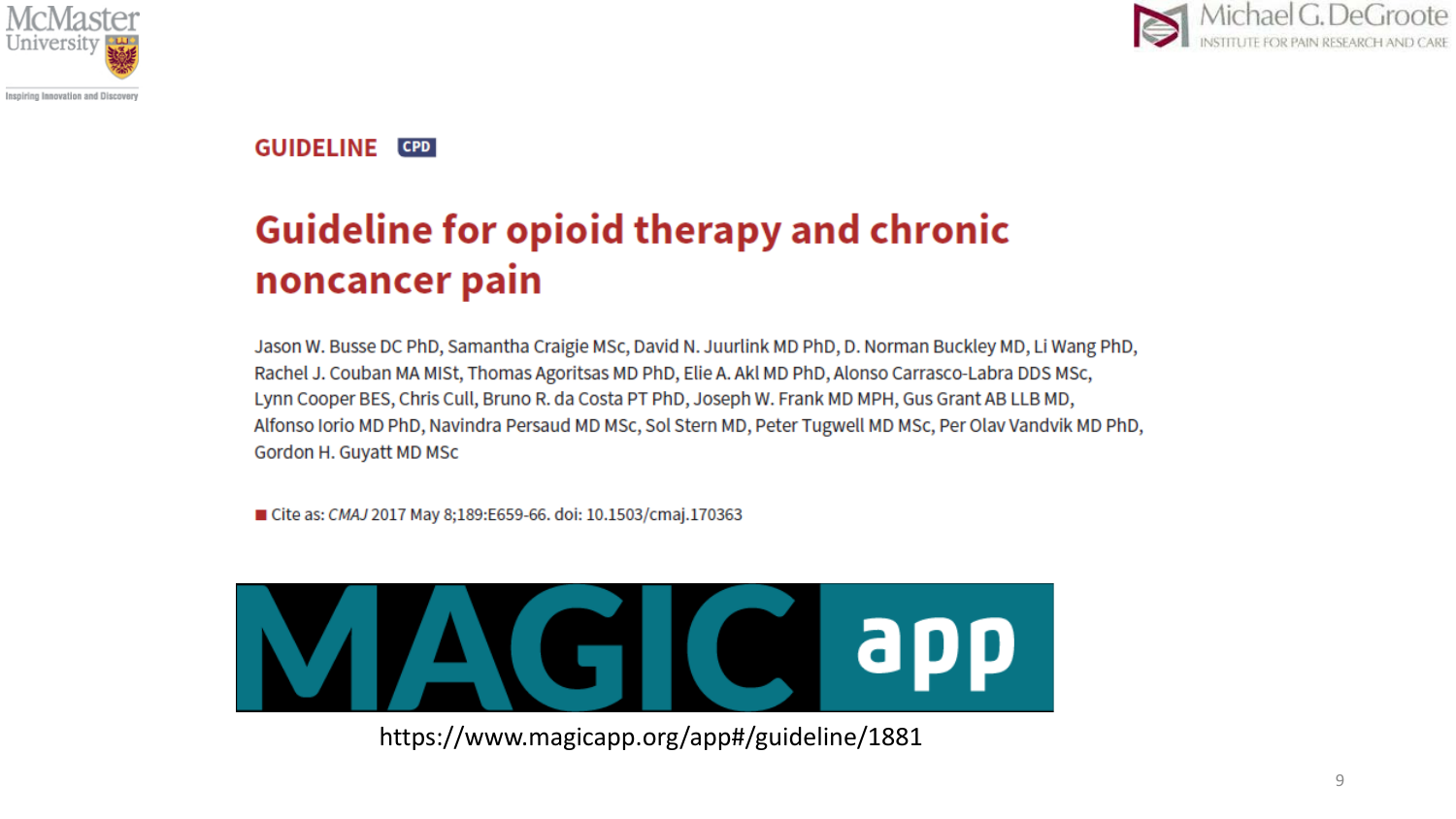

#### THE GLOBE AND MAIL\*

Opioid panel chair admits conflic

#### Scope "This guideline does not address… treatment of opioid addiction or opioid use disorder"



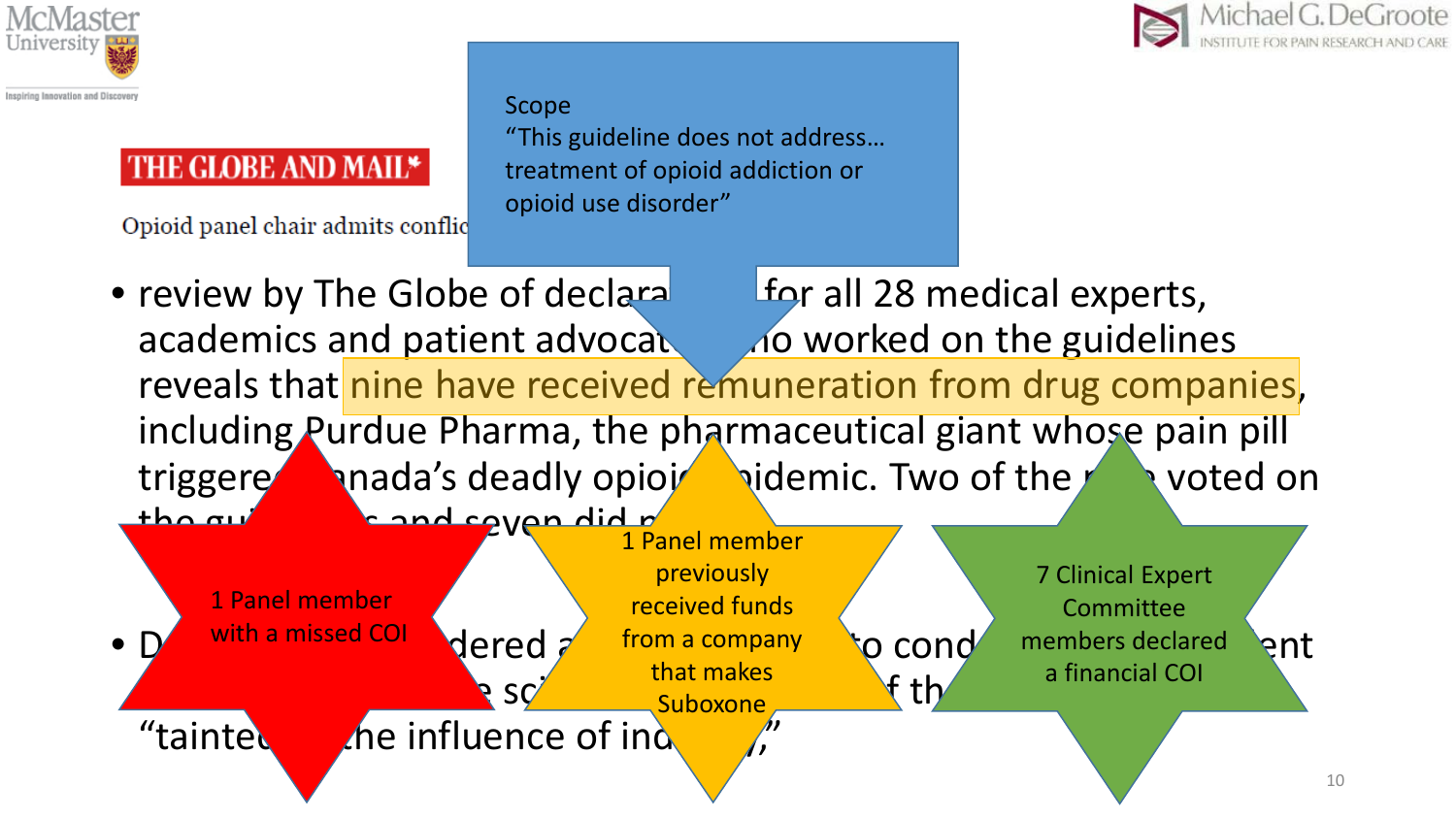



#### **Moving from Evidence to Recommendations**

- Systematic reviews summarize the evidence, guidelines make clinical practice recommendations
- Results from our systematic reviews were provided to our guideline panel members
- We also conducted a systematic review of patient values & preferences, and focus group interviews of our Patient Advisory members to generate a values & preferences statement.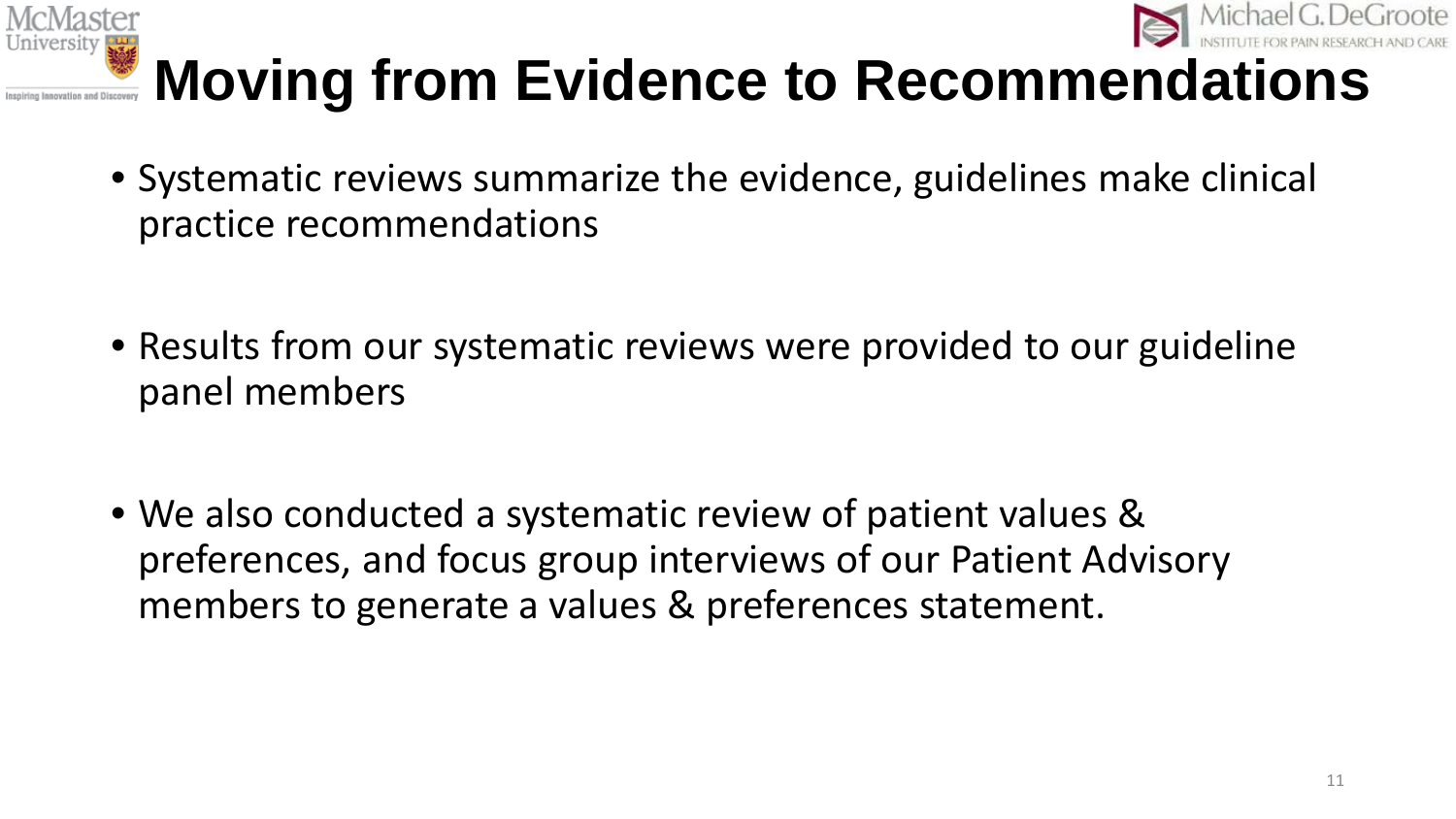



# **Patient Values & Preferences**

- High value on small, but important, pain relief, and willing to trade rare, but serious harms
- Less value on avoiding addiction or physical dependence
- High concern regarding effects associated with dose reduction or cessation of opioid use
- We placed a high value on societal considerations of minimizing the risk of rare serious adverse events, but we also placed a high value on avoiding severe suffering that may accompany opioid reduction. We placed a high value on patient autonomy under these circumstances.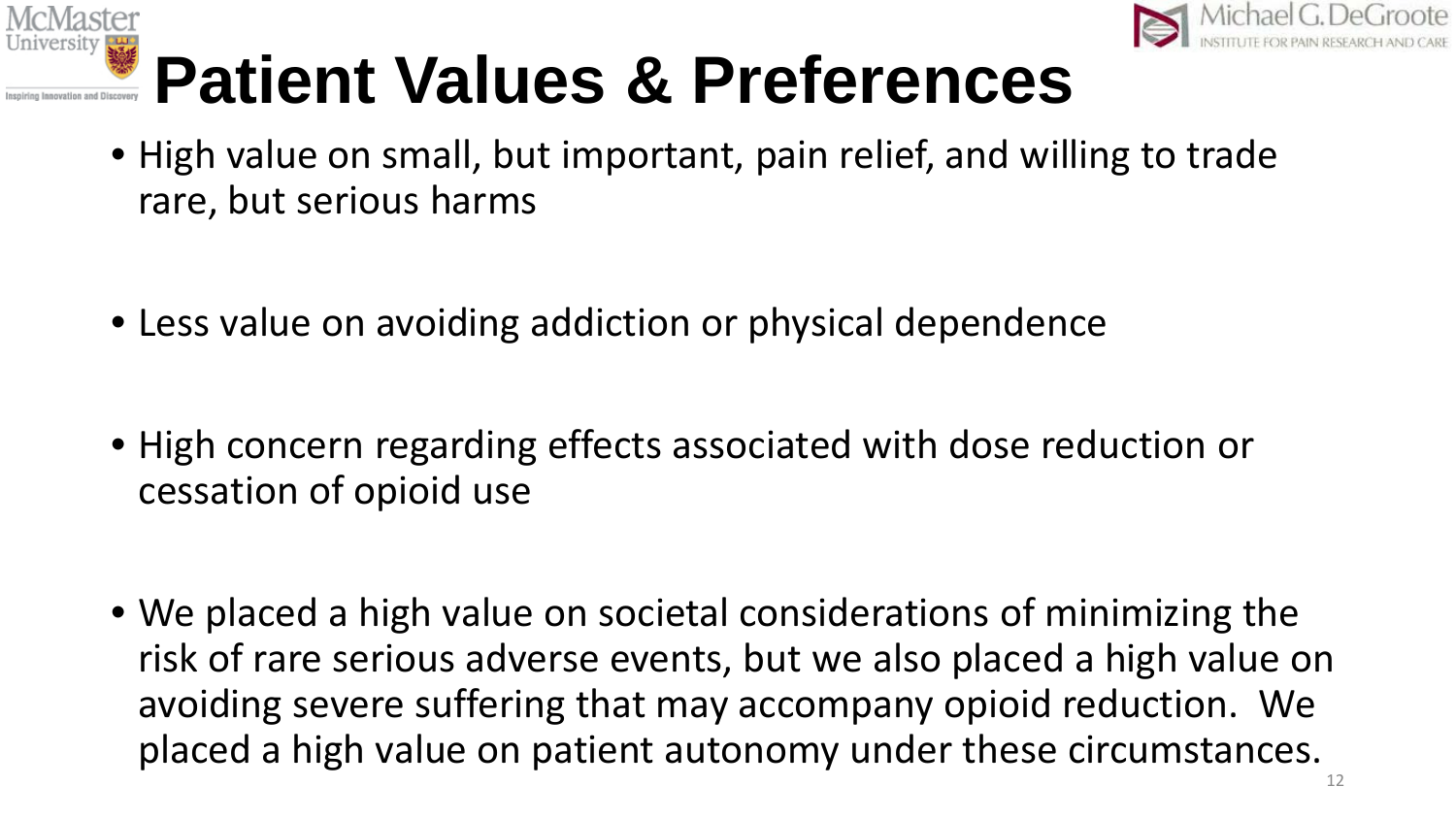



- We only voted on recommendations that could be informed by sufficient evidence
- We required 80% consensus to make a recommendation
- Recommendations could be 'FOR' or 'AGAINST', and 'WEAK' or 'STRONG'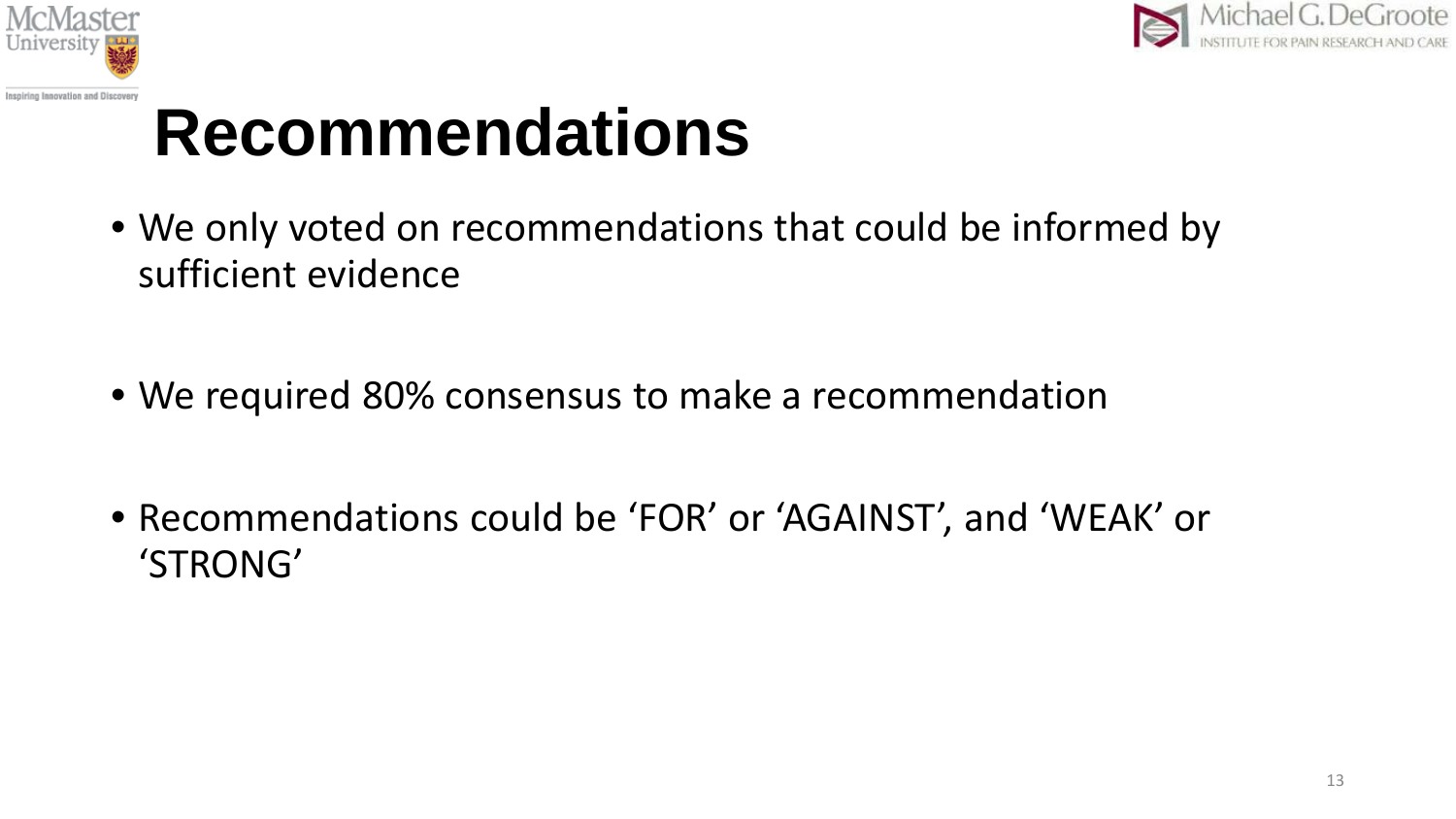



- **Strong recommendations** indicate that all or almost all fully informed patients would choose the recommended course of action, and indicate to clinicians that the recommendation is appropriate for all or almost all individuals.
	- Strong recommendations represent candidates for quality of care criteria or performance indicators.
- **Weak recommendations** indicate that the majority of informed patients would choose the suggested course of action, but an appreciable minority would not.
	- With weak recommendations, clinicians should recognize that different choices will be appropriate for individual patients, and should assist patients to arrive at a decision consistent with their values and preferences.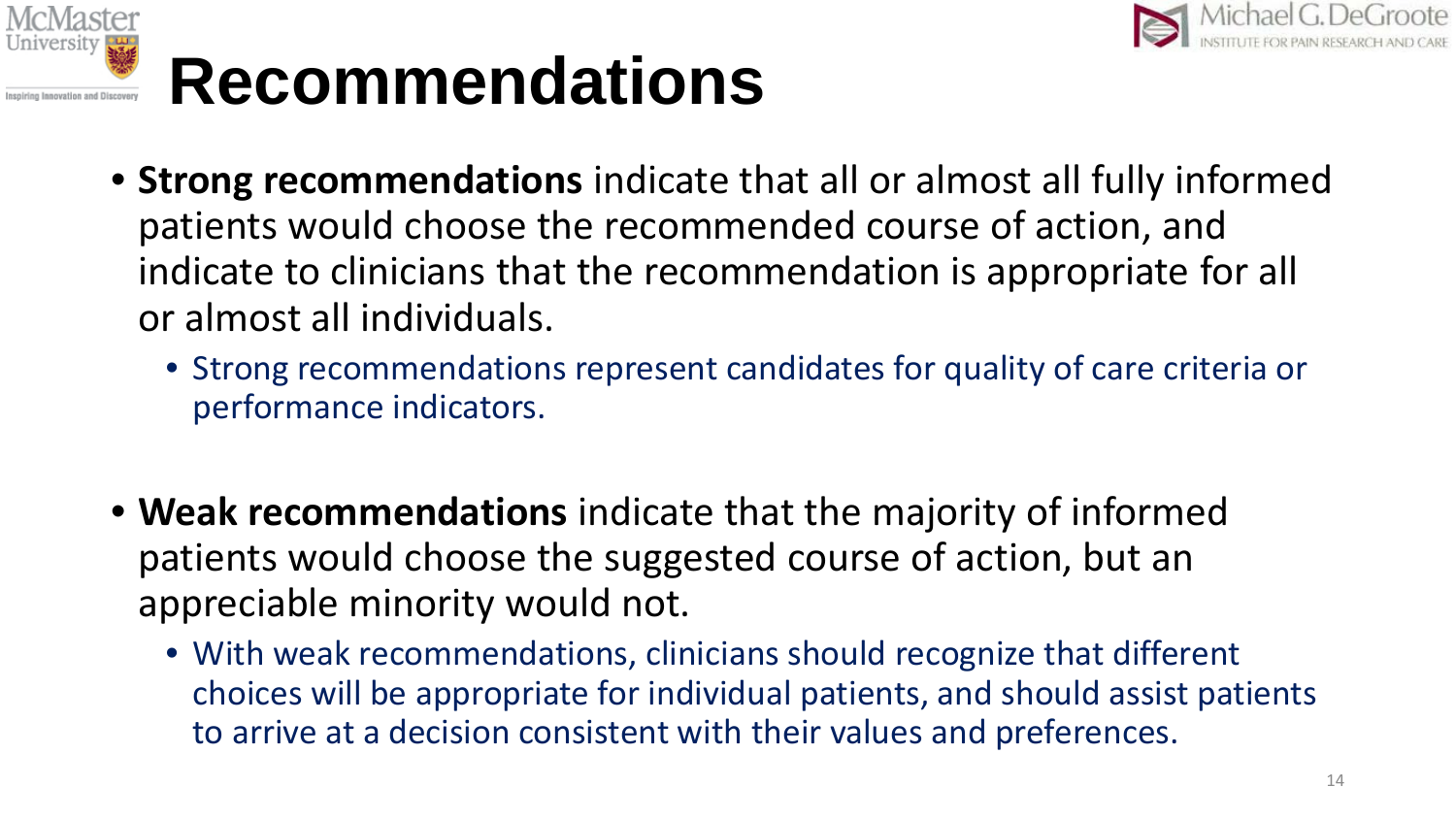



- When considering therapy for patients with chronic non-cancer pain, we recommend optimization of non-opioid pharmacotherapy and non-pharmacological therapy, rather than a trial of opioids (**Strong recommendation, Low quality evidence**)
- As first-line treatment for patients with chronic non-cancer pain, several non-opioid therapies may achieve a similar magnitude of improvement in pain and function (e.g. nonsteroidal antiinflammatory drugs [NSAIDs], graduated exercise, cognitive behavioral therapy) but without the harms of dependence, addiction, and non-fatal or fatal overdose.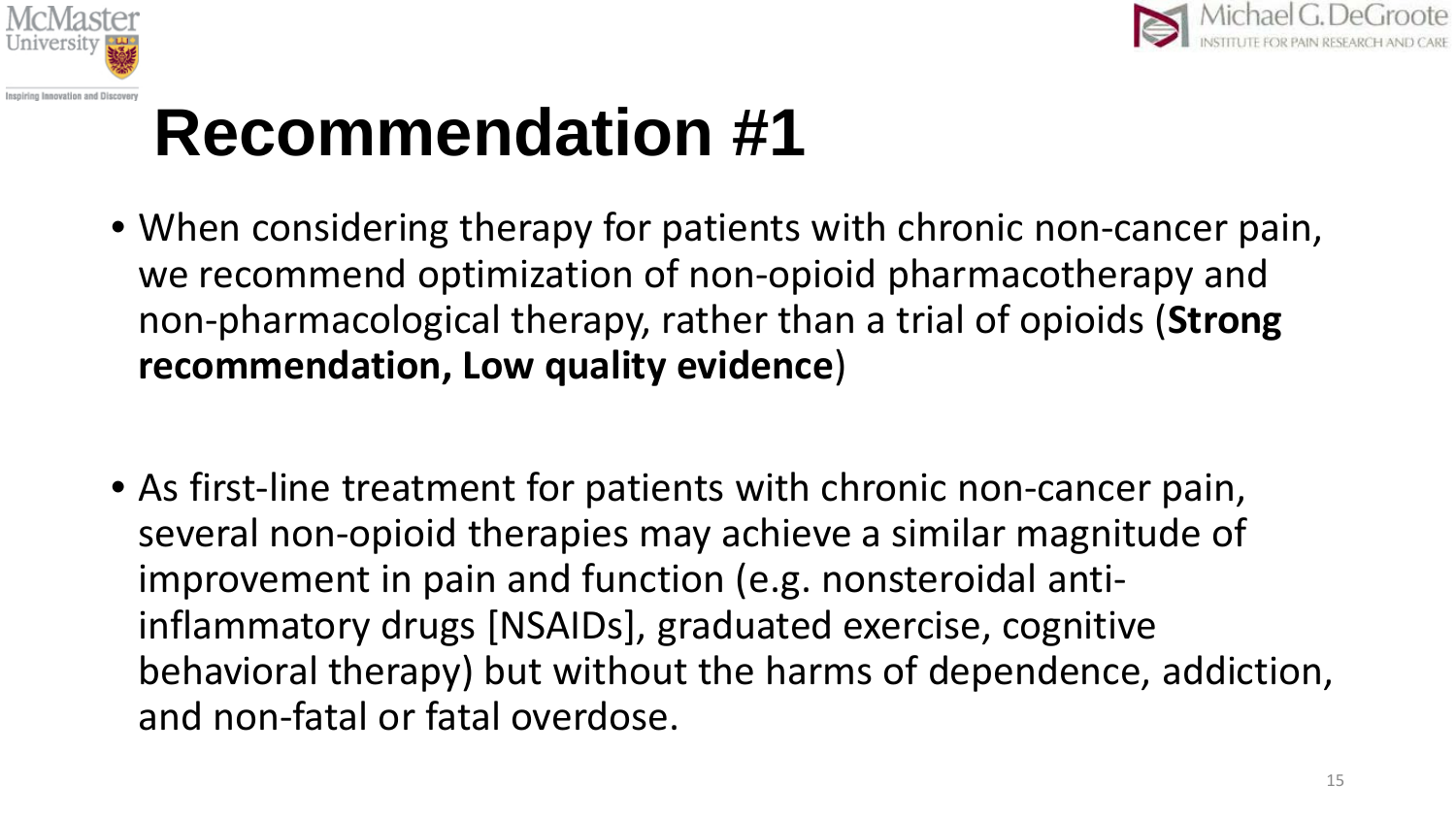





#### Opioids vs. Placebo for Pain Relief

WMD -0.71cm on a 10cm VAS for pain; 95%CI -0.57, -0.85

minimally important difference [MID] is 1cm

RR of achieving the MID = 1.29, 95% CI 1.23, 1.35

Risk Difference for achieving the MID = 12%, 95% CI 10%, 14%

Number Needed to Treat [NNT] = 8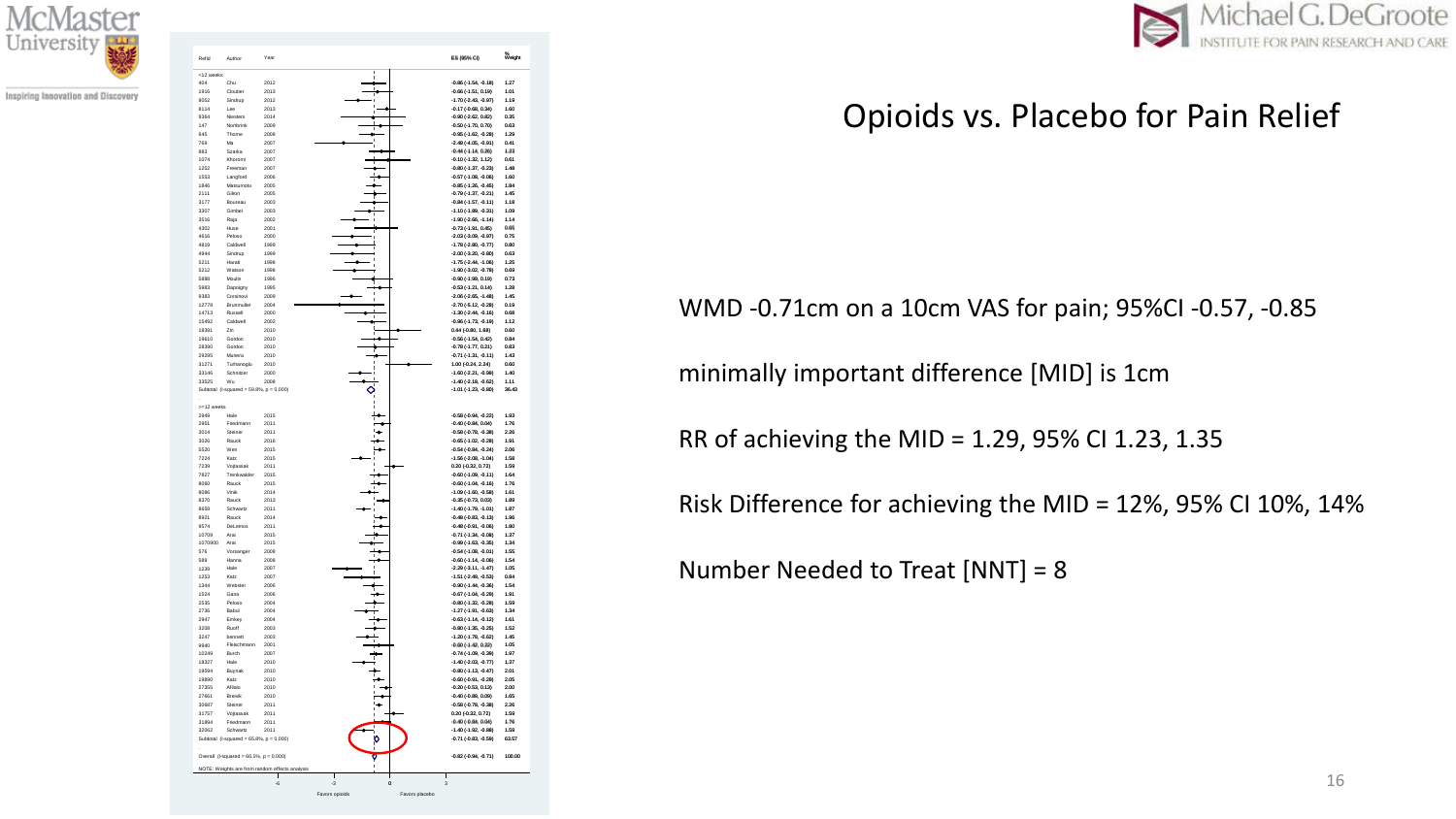



#### **Publication Bias**

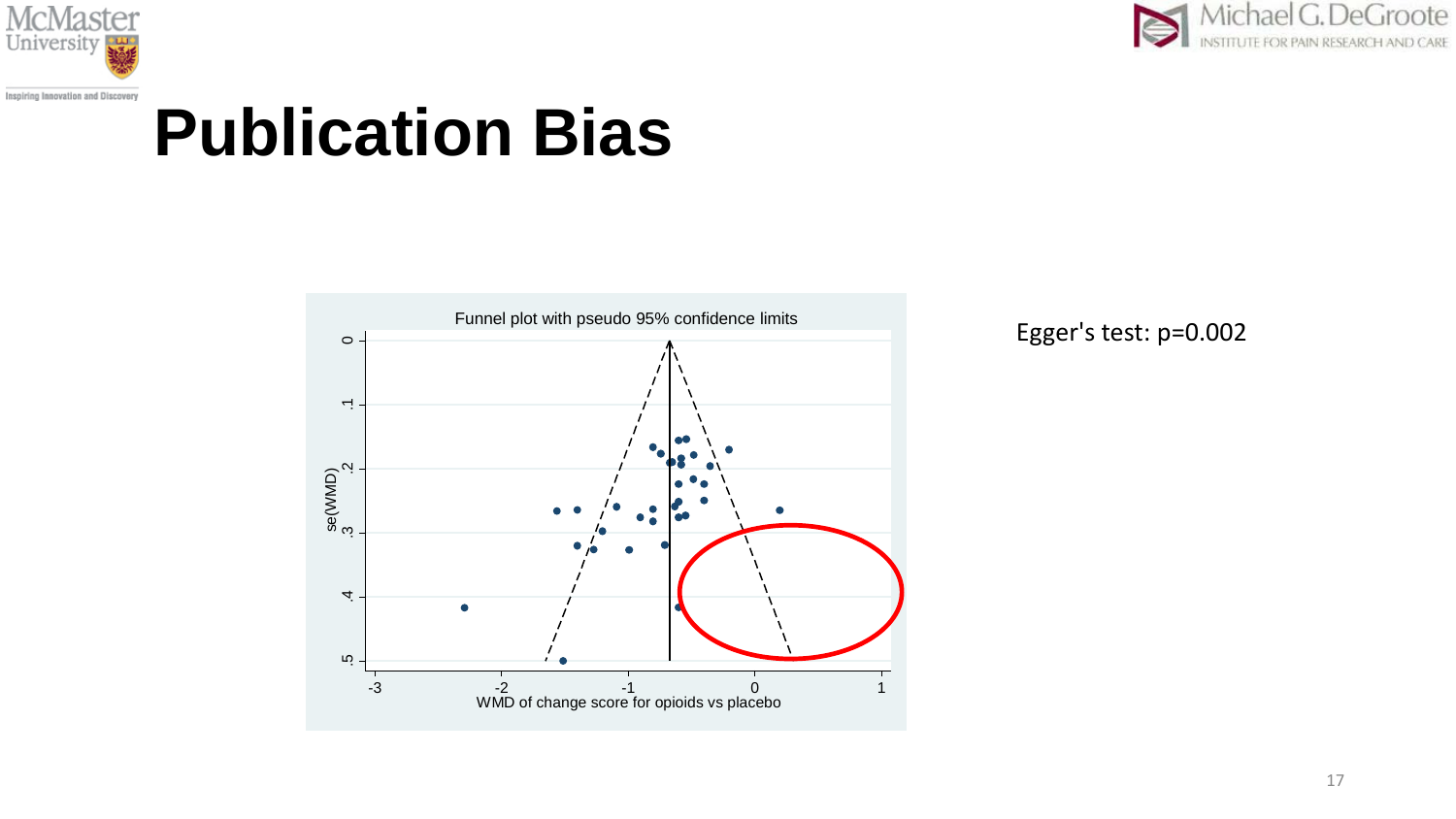|                                                                 |                                                                                                                                | <b>Absolute effect estimates</b>                                                                                                                                                                 |                                                               |                                                               |                                                                                                       |  |
|-----------------------------------------------------------------|--------------------------------------------------------------------------------------------------------------------------------|--------------------------------------------------------------------------------------------------------------------------------------------------------------------------------------------------|---------------------------------------------------------------|---------------------------------------------------------------|-------------------------------------------------------------------------------------------------------|--|
| <b>Outcome</b>                                                  | <b>Study results and measurements</b>                                                                                          | continuing established therapy<br>without opioids                                                                                                                                                | Opioid therapy                                                | <b>Certainty in effect estimates</b><br>(Quality of evidence) | <b>Plain Language Summary</b>                                                                         |  |
| <b>Gastrointestinal side effects</b>                            | Relative risk: 3.24<br>$(CI 95\% 2.69 - 3.89)$                                                                                 | 28<br>per 1000                                                                                                                                                                                   | 91<br>per 1000<br>Difference: 63 more per 1000                | High                                                          | Opioid therapy worsens gastrointestinal side effects                                                  |  |
|                                                                 | Based on data from 17,463 patients in 54 studies<br>Follow up 1-6 months                                                       |                                                                                                                                                                                                  | (CI 95% 47 more - 81 more)                                    |                                                               |                                                                                                       |  |
| Pain                                                            | Measured by: 10 cm VAS<br>Scale: 0-10 Lower better<br>Based on data from 13,876 patients in 27 studies<br>Follow up 3-6 months |                                                                                                                                                                                                  | Difference: MD 0.64 lower<br>(CI 95% 0.76 lower - 0.53 lower) | High                                                          | Opioid therapy slightly improves pain                                                                 |  |
| Pain (difference in patients who achieve<br>the MID or greater) | Relative risk: 1.29<br>(CI 95% 1.24 - 1.34)<br>Based on data from 13,876 patients in 27 studies<br>Follow up 3-6 months        | 424<br>per 1000                                                                                                                                                                                  | 547<br>per 1000                                               | High                                                          | Opioid therapy increases the proportion of patients who                                               |  |
|                                                                 |                                                                                                                                | Difference: 123 more per 1000<br>(CI 95% 102 more - 144 more)                                                                                                                                    |                                                               |                                                               | will achieve a 1 cm reduction of pain on a 10 cm VAS<br>compared with placebo.                        |  |
| <b>Physical function</b>                                        | Measured by: SF-36 physical component summary<br>scale<br>Scale: 0-100 High better                                             | Difference: MD 2.16 higher<br>(CI 95% 1.56 higher - 2.76 higher)                                                                                                                                 |                                                               | High                                                          | Opioid therapy slightly improves physical function                                                    |  |
|                                                                 | Based on data from 12,058 patients in 33 studies<br>Follow up 1-6 months                                                       |                                                                                                                                                                                                  |                                                               |                                                               |                                                                                                       |  |
| <b>Physical function (difference in patients</b>                | Relative risk: 1.24<br>(CI 95% 1.17 - 1.3)<br>Based on data from 12,058 patients in 33 studies<br>Follow up 1-6 months         | 424<br>per 1000                                                                                                                                                                                  | 526<br>per 1000                                               |                                                               | Opioid therapy increases the proportion of patients who                                               |  |
| who achieve the MID or greater)                                 |                                                                                                                                | Difference: 102 more per 1000<br>(CI 95% 72 more - 127 more)                                                                                                                                     |                                                               | High                                                          | will achieve 5 point increase on the SF-36 physical<br>component summary scale compared with placebo. |  |
| <b>Addiction</b>                                                | Based on data from 22,278 patients in 9 studies 86-94<br>Follow up<br>N/A                                                      | Risk of opioid addiction is 5.5% (95% CI 3.91-7.03%)                                                                                                                                             |                                                               | Moderate<br>Due to serious inconsistency                      | Opioid therapy increases the risk of addiction.                                                       |  |
| <b>Fatal overdose</b>                                           | Based on data from 285,520 patients in 1 studies <sup>34</sup><br>Follow up median 30 months                                   | Estimated annual fatal overdose rates were 0.10%, 0.14%, 0.18%, and 0.23% in patients<br>prescribed <20 mg MED/day, 20-49 mg MED/day, 50-99 mg MED/day, and >100 mg MED<br>per day respectively. |                                                               | High                                                          | Opioid therapy increases the risk of fatal overdose.                                                  |  |
| <b>Non-fatal overdose</b>                                       | Based on data from 9,940 patients in 1 studies95<br>Follow up 1-119 months                                                     | Estimated annual overdose rates were 0.2%, 0.7%, and 1.8% among patients receiving less<br>than 20 mg MED/d, 50 to 99 mg MED/d, and more than 100 mg MED/d of opioids,<br>respectively.          |                                                               | Moderate<br>Due to serious imprecision                        | Opioid therapy increases the risk of non-fatal overdose.                                              |  |
| <b>Diversion</b>                                                | Based on data from 472,200 patients in 1 studies <sup>96</sup><br>Follow up 12 months                                          | Among US adults, the prevalence of nonmedical use of prescription opioids was 4.9% (95%<br>CI, 4.58%-5.22%) in 2013.                                                                             |                                                               | Moderate<br>Due to serious risk of bias                       | Opioid therapy probably increases the risk of diversion.                                              |  |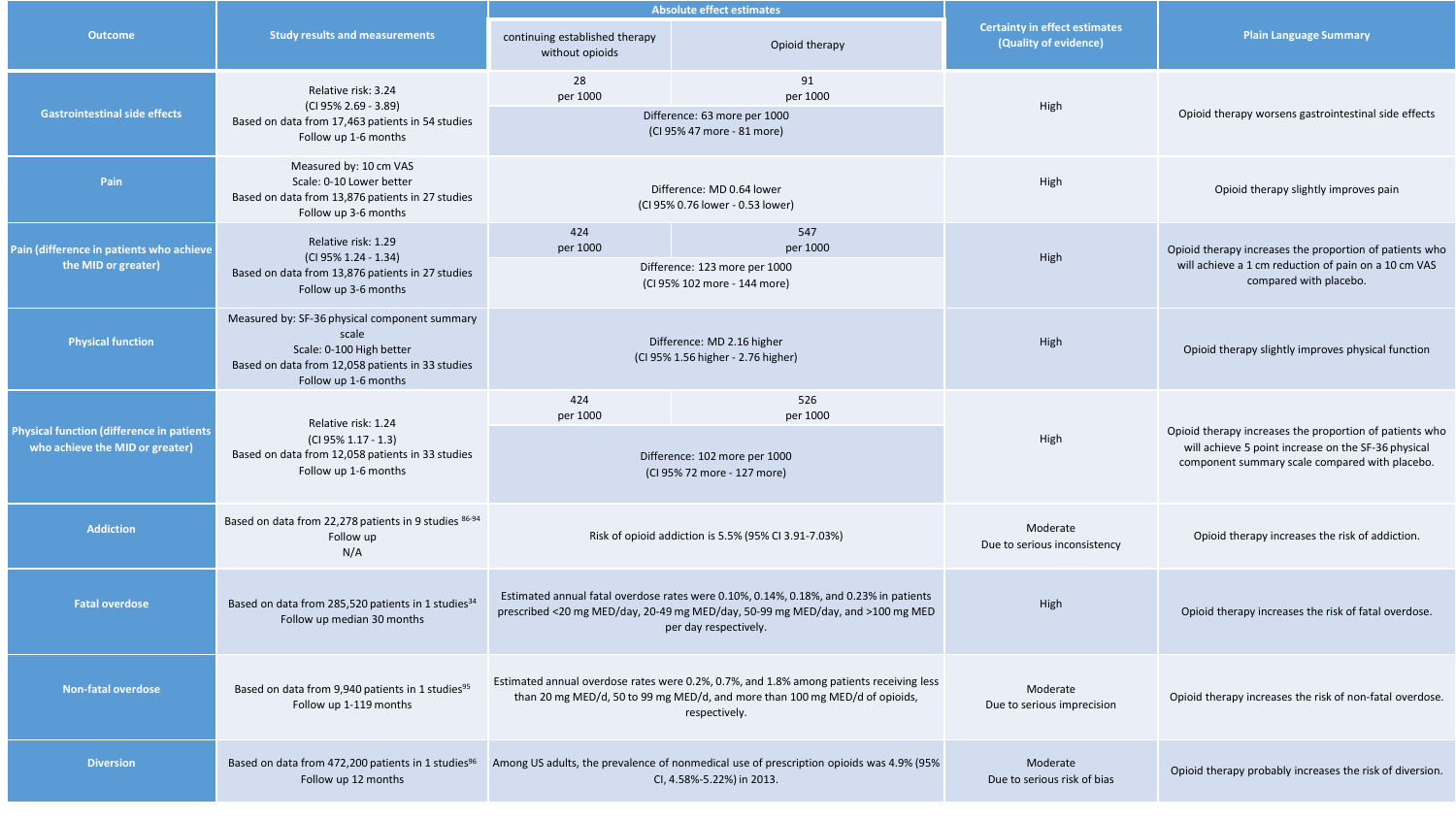



- For patients with chronic non-cancer pain, without current or past substance use disorder and without other current psychiatric disorders, who experience persistent problematic pain despite optimized non-opioid therapy, we suggest adding a trial of opioids rather than continued therapy without opioids. (**Weak recommendation, Moderate quality evidence**)
- Opioids, when added to non-opioids achieve, on average, modest improvements in pain and function. Adverse effects include relatively frequent constipation, nausea and vomiting, addiction, and rare cases of unintentional overdose, which can be fatal or non-fatal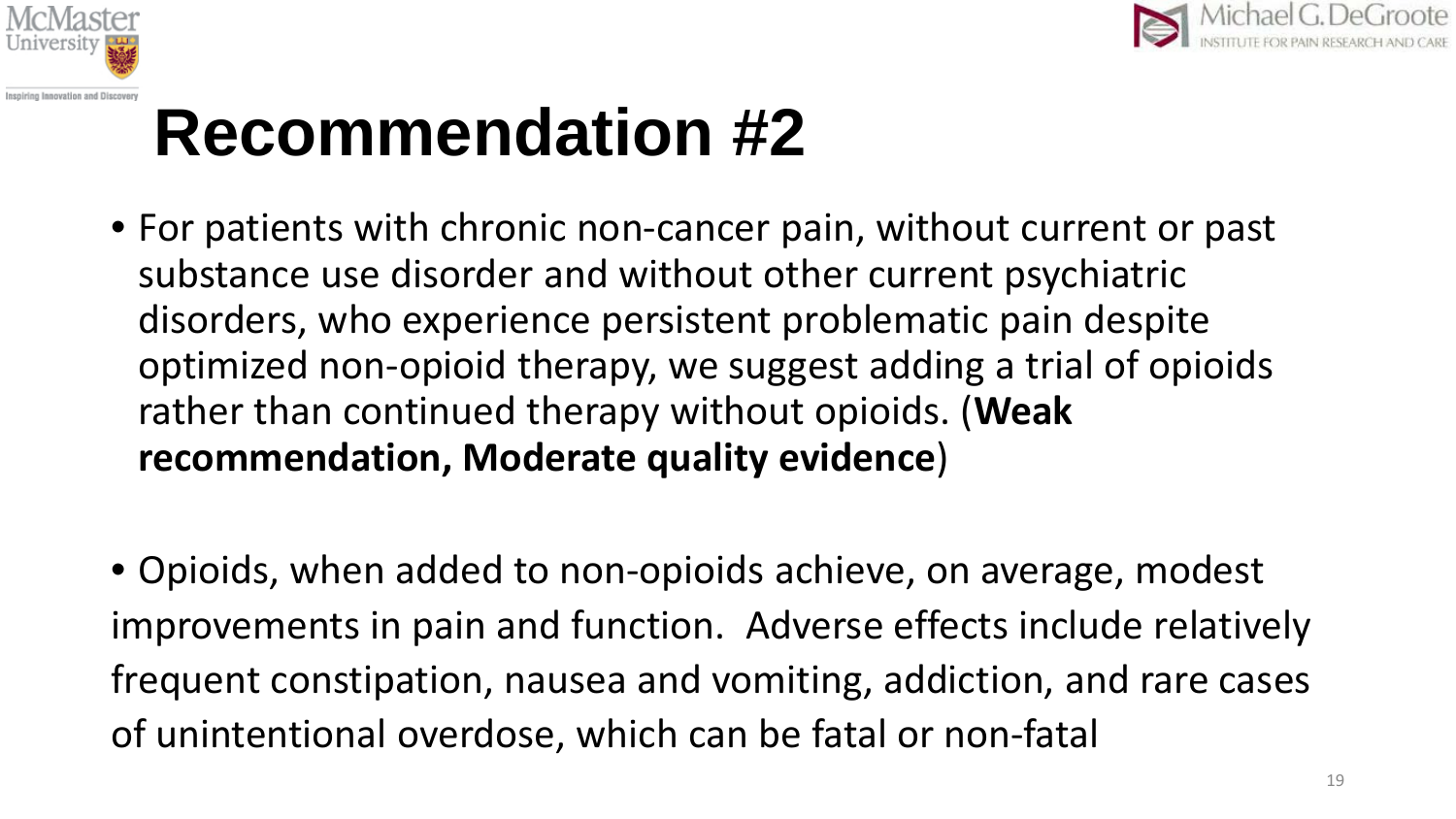



#### **Recommend**

• For patients with chroniq disorder are not active substance use disorder, we recomn represented in RCTs puse popioids (Strong **recommendation, Low of** 

Patients with an active substance use

• Compared to individuals without active substance use disorder, patients with chronic non-cancer pain and active substance use disorder are at higher risk for opioid addiction (risk increases from 5.5% to 8.9%), non-fatal overdose (risk increases from 0.2% to 0.9% at <20 MED/day, with increasing risk at higher doses) and fatal overdose (risk increases from 0.1% to 0.5% at <20 MED/day, with increasing risk at higher doses)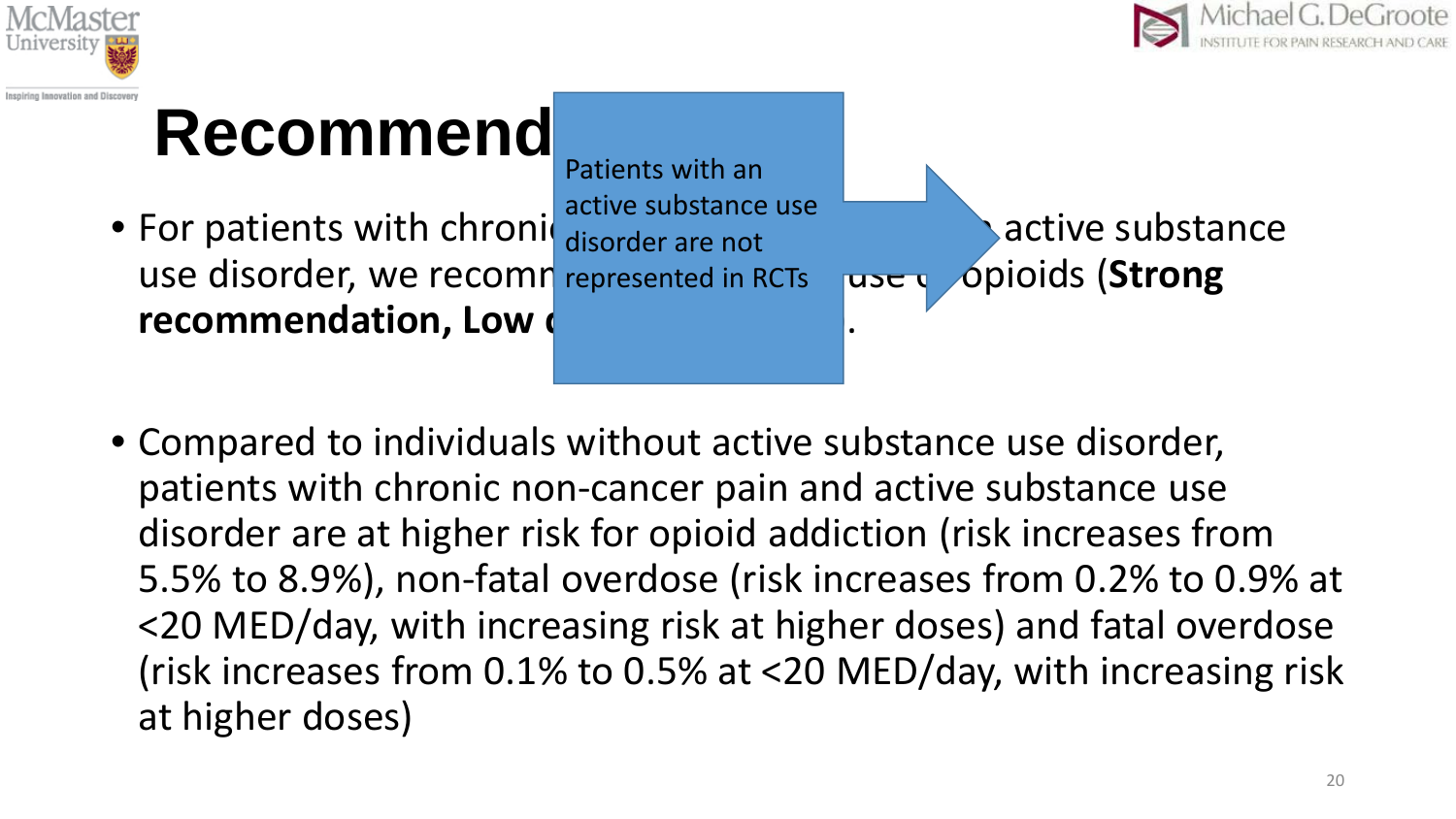



#### **Recommend**

Patients with a current mental disorder are not represented in **RCT<sub>s</sub>** 

• For patients with chron  $\frac{c}{\text{disorder are not}}$  current psychiatric disorder whose non-op represented in **provident units** ptimized, and who experience persistent  $p^R$ <sup>RCTs</sup> we suggest stabilization of the psychiatric disorde**rom and a trial of opioids (Weak** a trial of opioids (Weak

**recommendation, Low quality evidence**).

• Compared to individuals without mental illness, patients with chronic non-cancer pain and mental illness are at higher risk for opioid addiction (risk increases from 5.5% to 8.0%), non-fatal overdose (risk increases from 0.2% to 0.3% at <20 MED/day, with increasing risk at higher doses) and fatal overdose (risk increases from 0.1% to 0.15% at  $<$  20 MED/day, with increasing risk at higher doses).  $21$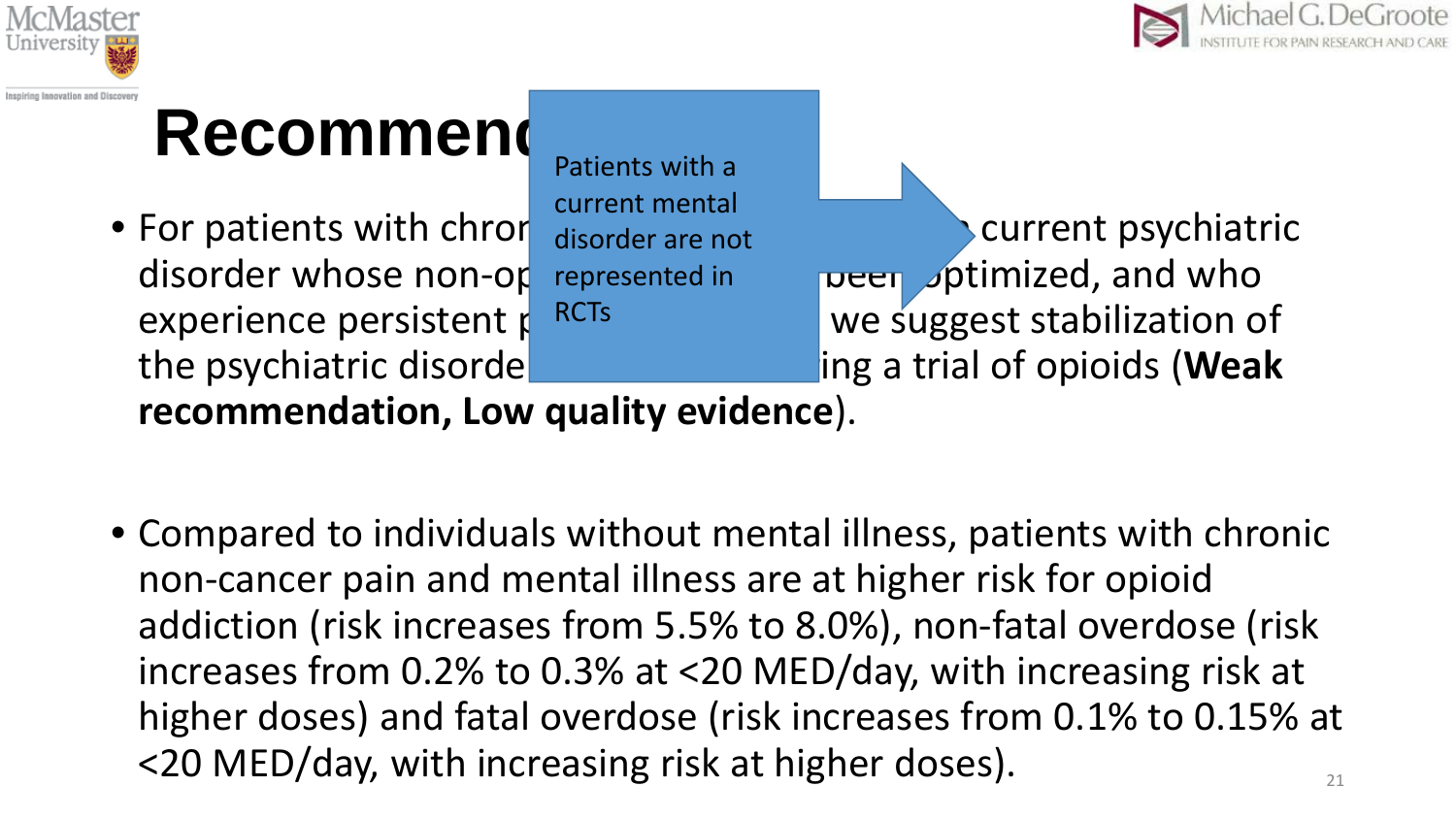



#### **Recommend**

• For patients with chronic  $\frac{1}{100}$  of  $\frac{1}{100}$  of substance use disorder, whose non represented in RCTs and proprimized, and who experience persistent problematic painting ve suggest continuing nonopioid therapy rather the a trial opioid therapy rather the second of opioids (**Weak recommendation**, **Low quality evidence**). history of substance use disorder are not

• Compared to individuals without prior substance use disorder, patients with chronic non-cancer pain and prior substance use disorder are at higher risk for non-fatal overdose (risk increases from 0.2% to 0.8% at <20 MED/day, with increasing risk at higher doses) and fatal overdose (risk increases from 0.1% to 0.4% at <20 MED/day, with increasing risk at higher doses).  $22$ 

Patients with a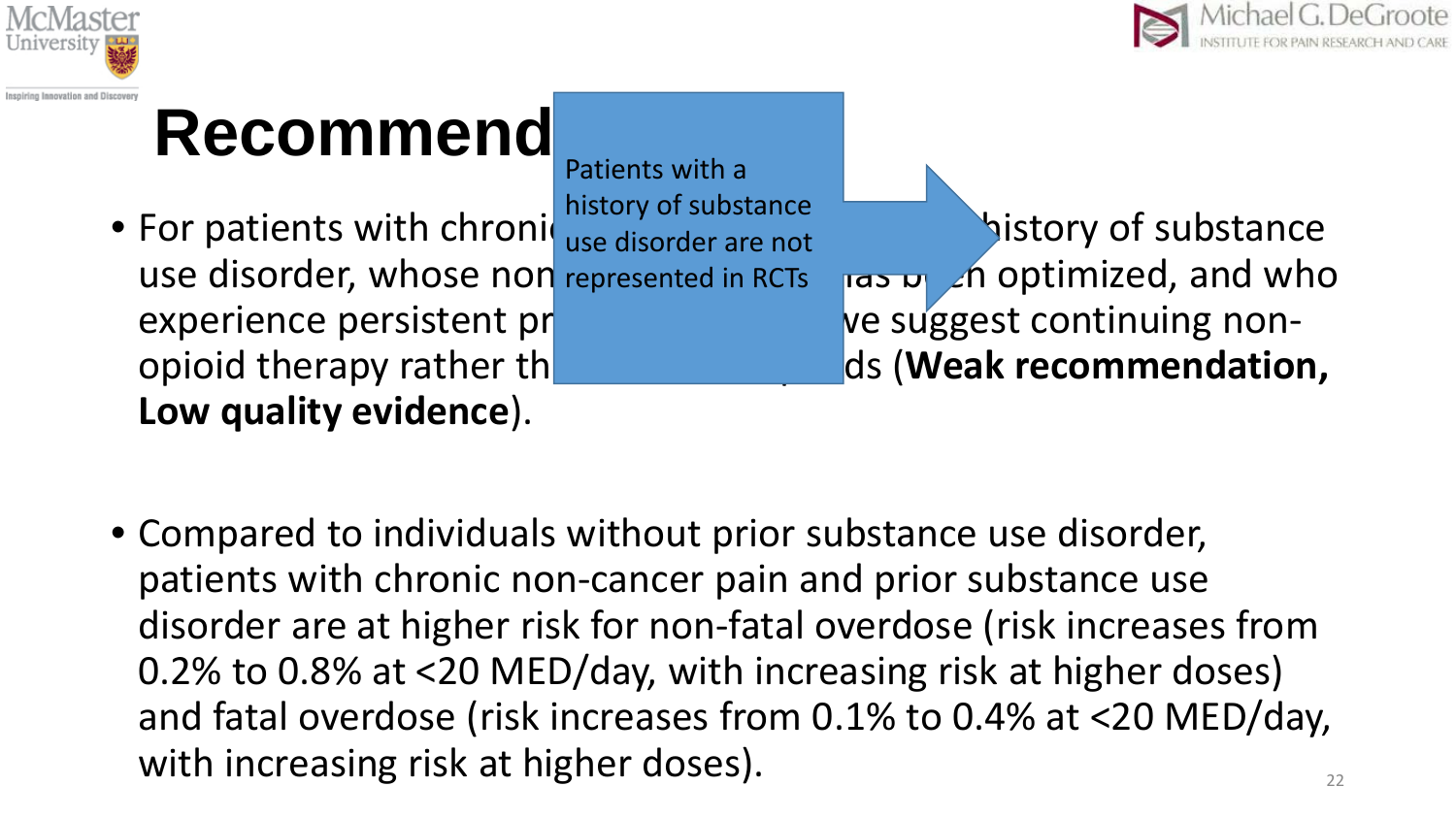



- For patients with chronic non-cancer pain beginning opioid therapy, we recommend restricting the prescribed dose to under 90mg morphine equivalents daily rather than no upper, or a higher limit on dosing (**Strong recommendation, Moderate quality evidence**).
- On average, there is little to no difference in pain relief or functional improvement at different doses of opioids; however, there is likely an increase in the risk of non-fatal opioid overdose: 0.2% for <20mg MED/day, and 1.8% for ≥100mg MED/day. There is an increased risk of non-fatal opioid overdose with higher doses: 0.1% for <20mg MED/day, and 0.23% for  $\geq$ 100mg MED/day.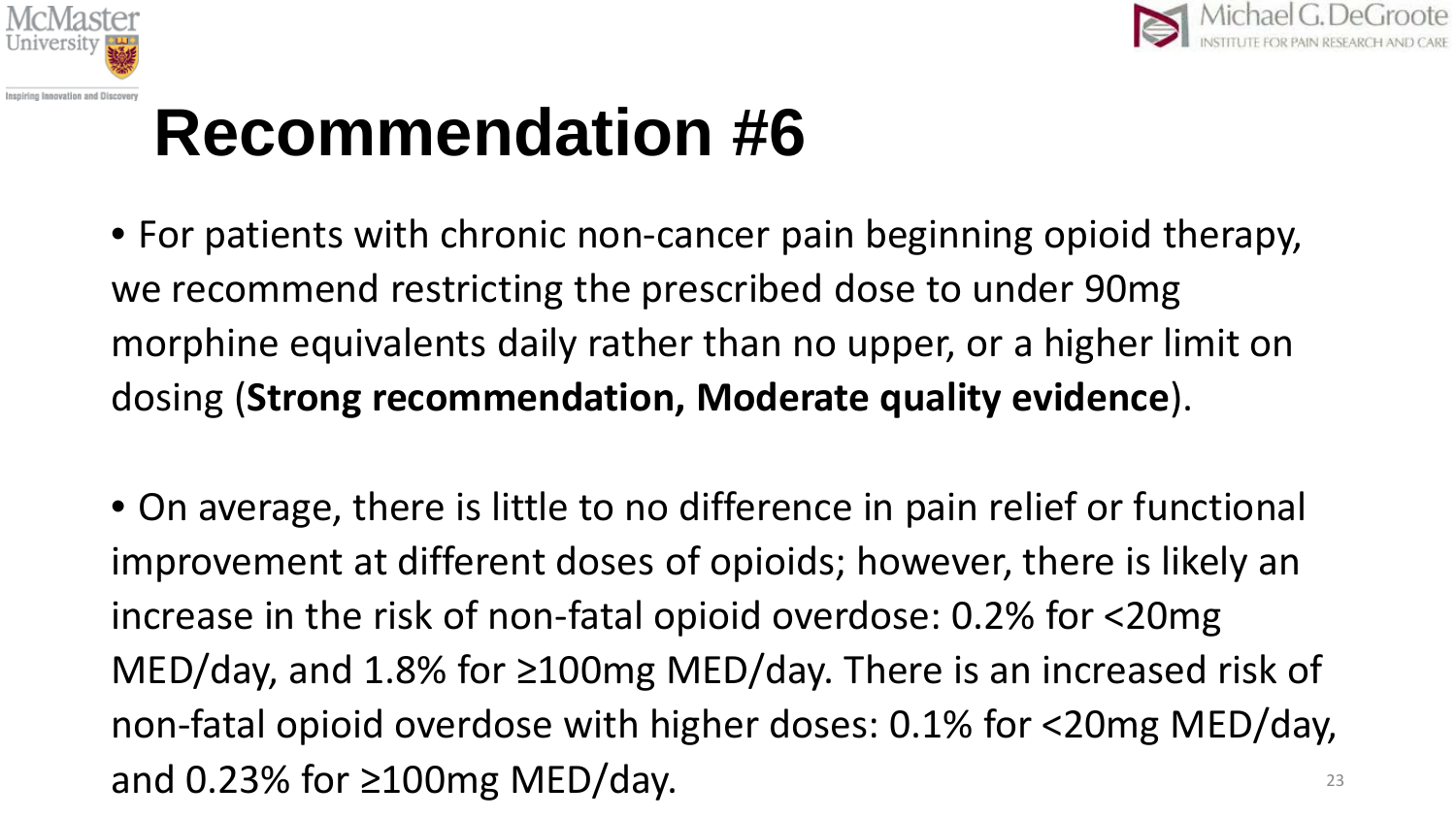



- For patients with chronic non-cancer pain beginning opioid therapy, we suggest restricting the prescribed dose to under 50mg morphine equivalents daily (**Weak recommendation, Moderate quality evidence**).
- On average, there is little to no difference in pain relief or functional improvement at different doses of opioids; however, there is likely an increase in the risk of non-fatal opioid overdose: 0.2% for <20mg MED/day, and 0.7% for 50-99mg MED/day. There is an increased risk of non-fatal opioid overdose with higher doses: 0.1% for <20mg MED/day, and 0.18% for 50-99mg MED/day.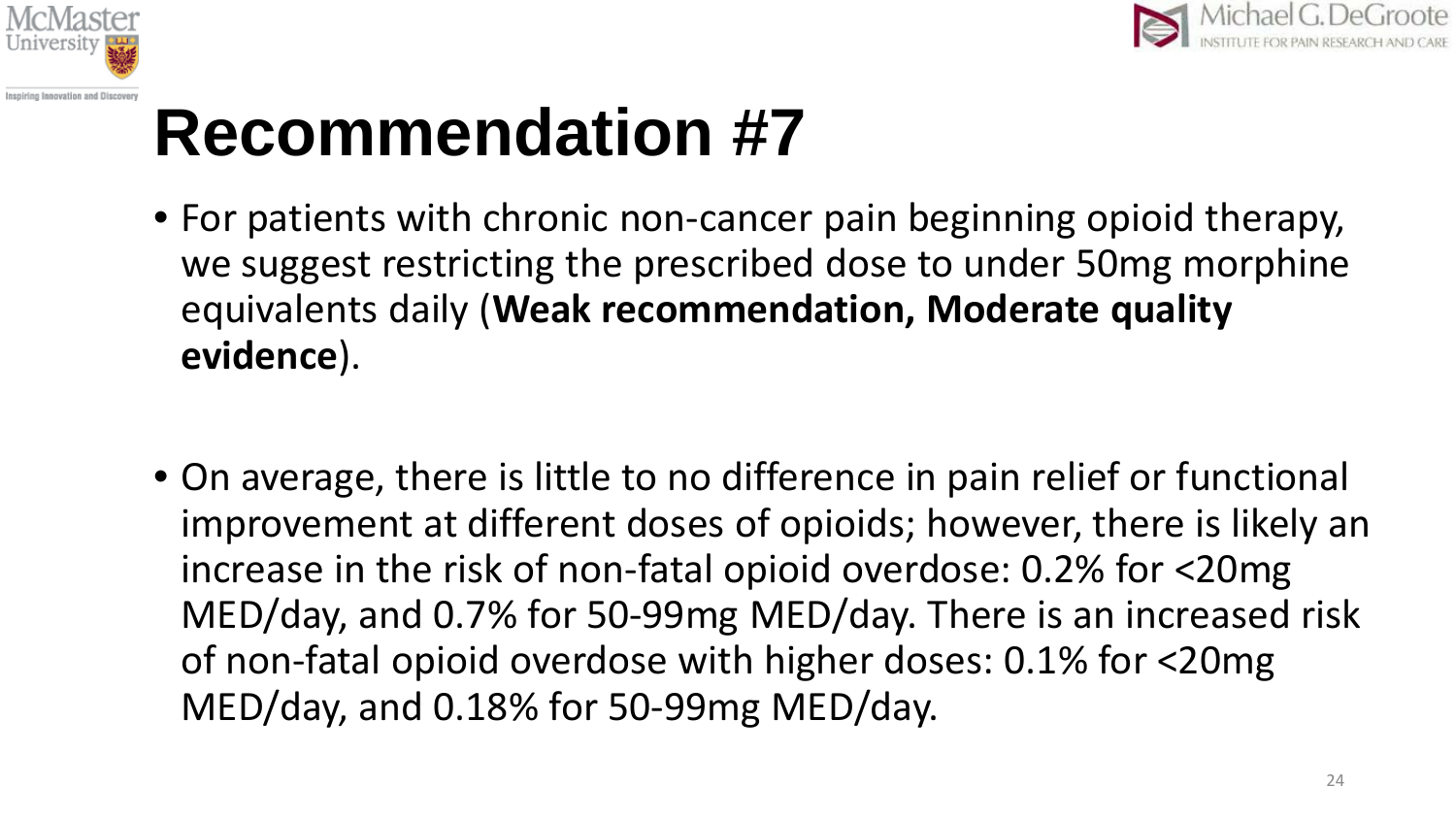



- For patients with chronic non-cancer pain currently using opioids, with persistent problematic pain and/or problematic side-effects, we suggest rotation to other opioids rather than keeping the opioid the same (**Weak recommendation, Low quality evidence**).
- Opioid rotation may result in a large improvement in pain and physical function. Rotation probably has little or no effect on the outcomes of addiction or diversion. It is uncertain whether rotation affects the incidence of gastrointestinal side effects.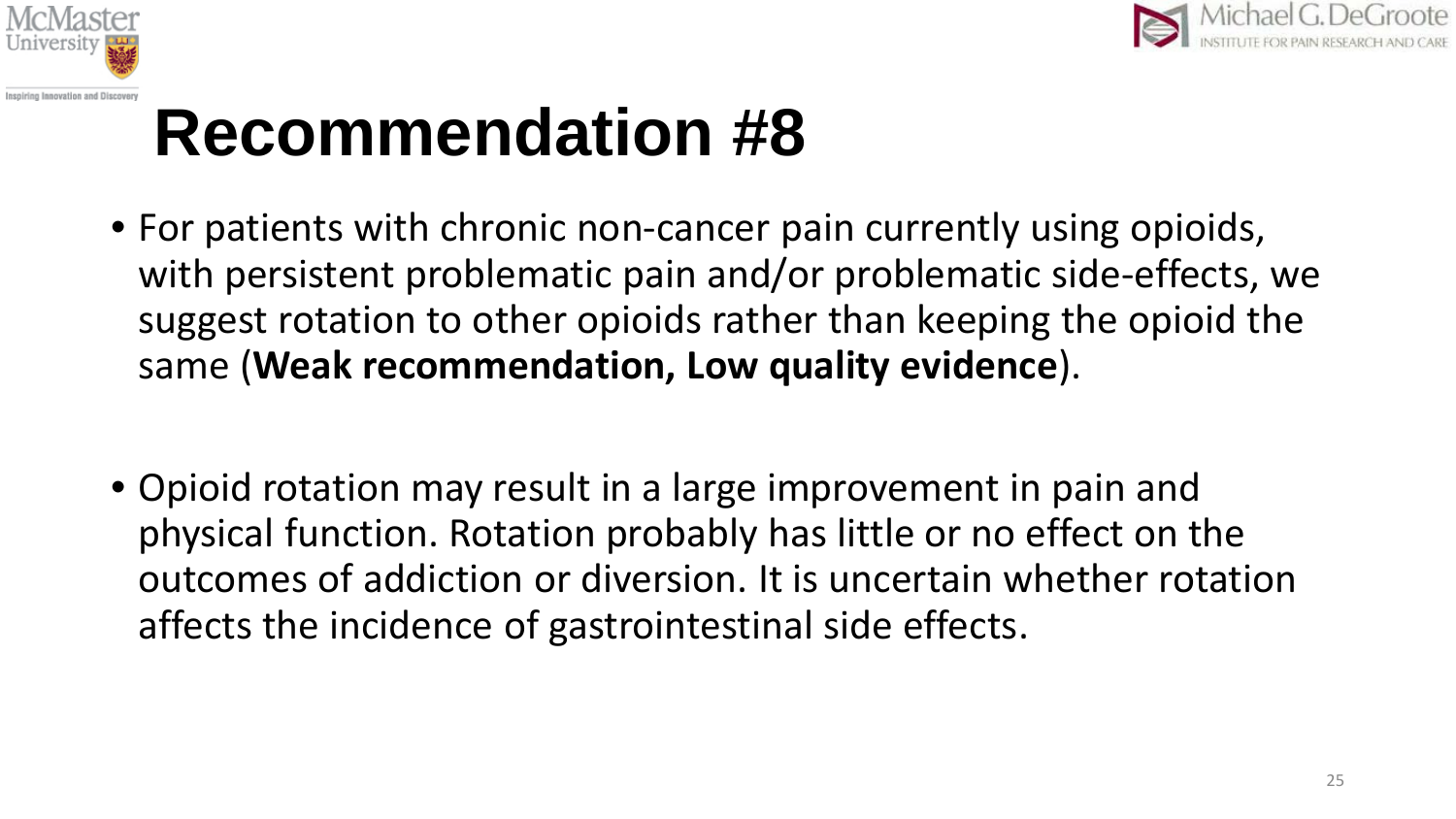



- For patients with chronic non-cancer pain currently using 90mg morphine equivalents of opioids per day or more, we suggest tapering opioids to the lowest effective dose, potentially including discontinuation, rather than no change in opioid therapy (**Weak recommendation, Low quality evidence**).
- Reduction in opioid dose may reduce adverse effects, including cognitive impairment and the likelihood of non-fatal or fatal unintentional overdose.
- Some patients are likely to experience significant increase in pain or decrease in function that persist more than one month after a small dose reduction; tapering may be paused and potentially abandoned in such patients.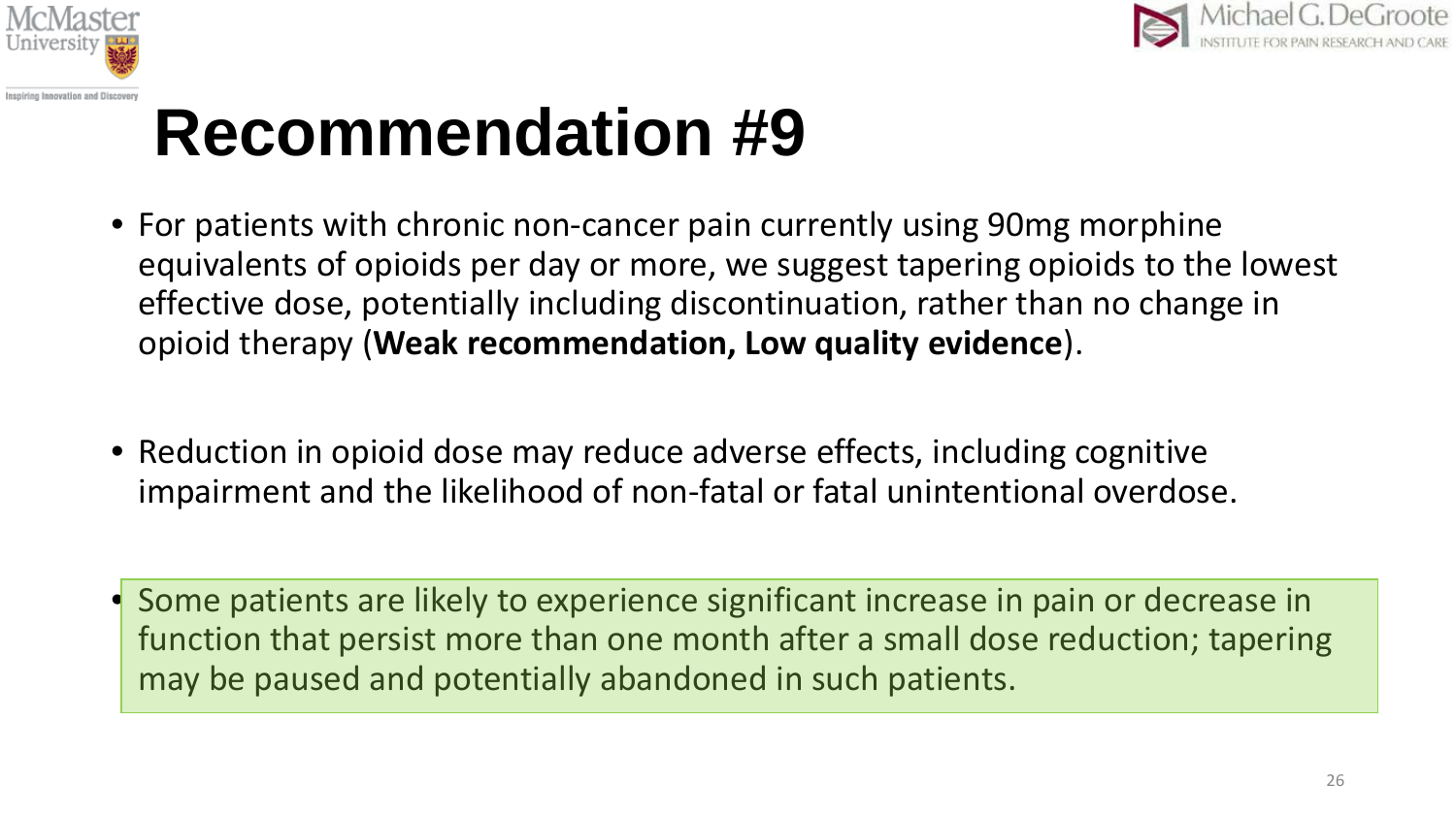



- For patients with chronic non-cancer pain using opioids and experiencing serious challenges in tapering, we recommend a formal multidisciplinary program (**Strong recommendation, Moderate quality evidence**).
- Studies provide moderate quality evidence that, in patients desiring a reduction or discontinuation of opioid therapy but experiencing serious challenges in tapering or discontinuing therapy, multi-disciplinary programs can substantially increase the likelihood of successful reduction or discontinuation.
- Recognizing the cost of formal multidisciplinary opioid reduction programs and their current limited availability/capacity, an alternative is a coordinated multidisciplinary collaboration including several health professionals.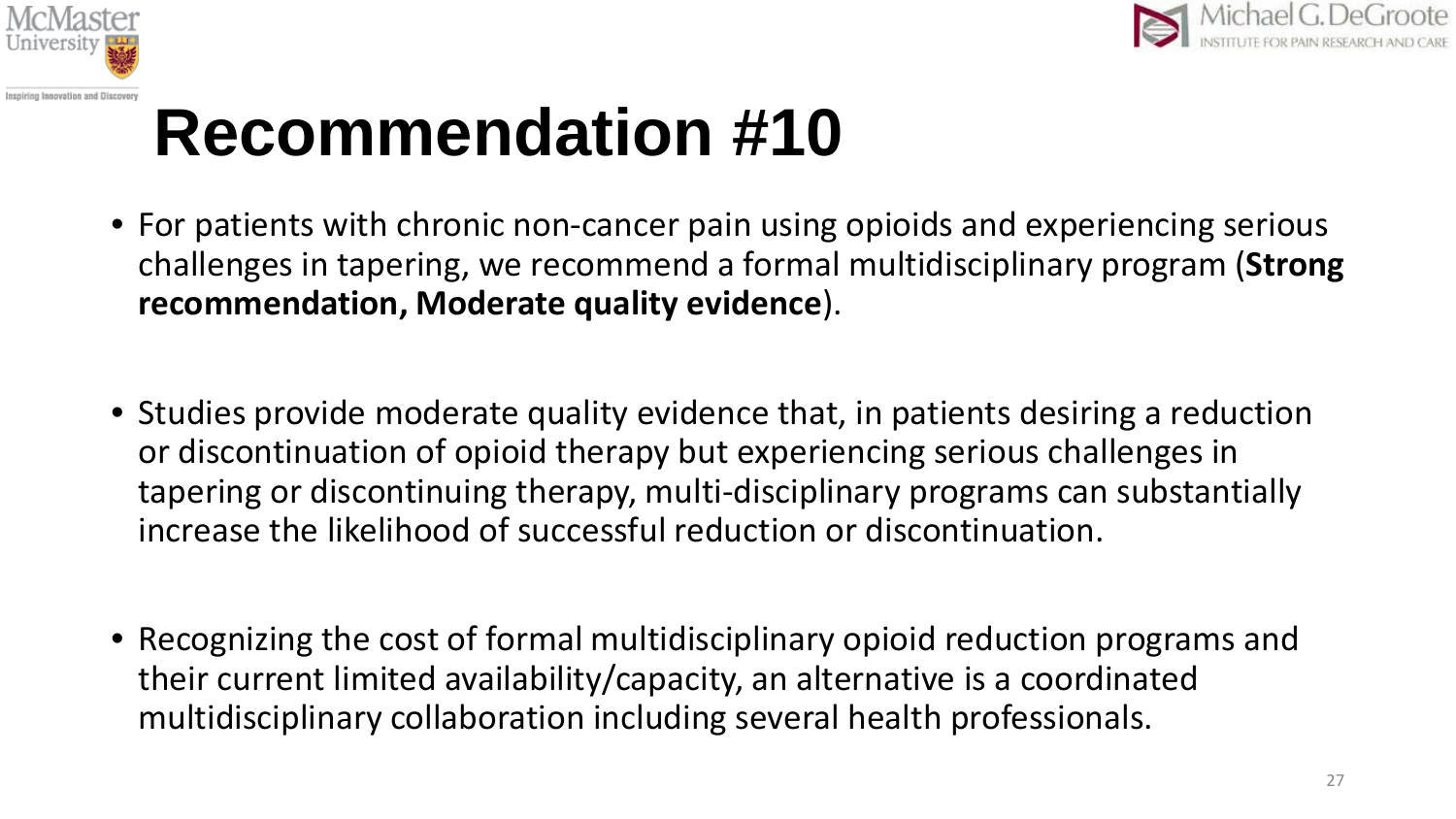



### **Where's the Rest???**

- Separate recommendations based on clinical condition?
- Co-prescribing of sedatives?
- Immediate vs. controlled release opioids?
- Risk mitigation strategies?
- Total dose dispensed at one time?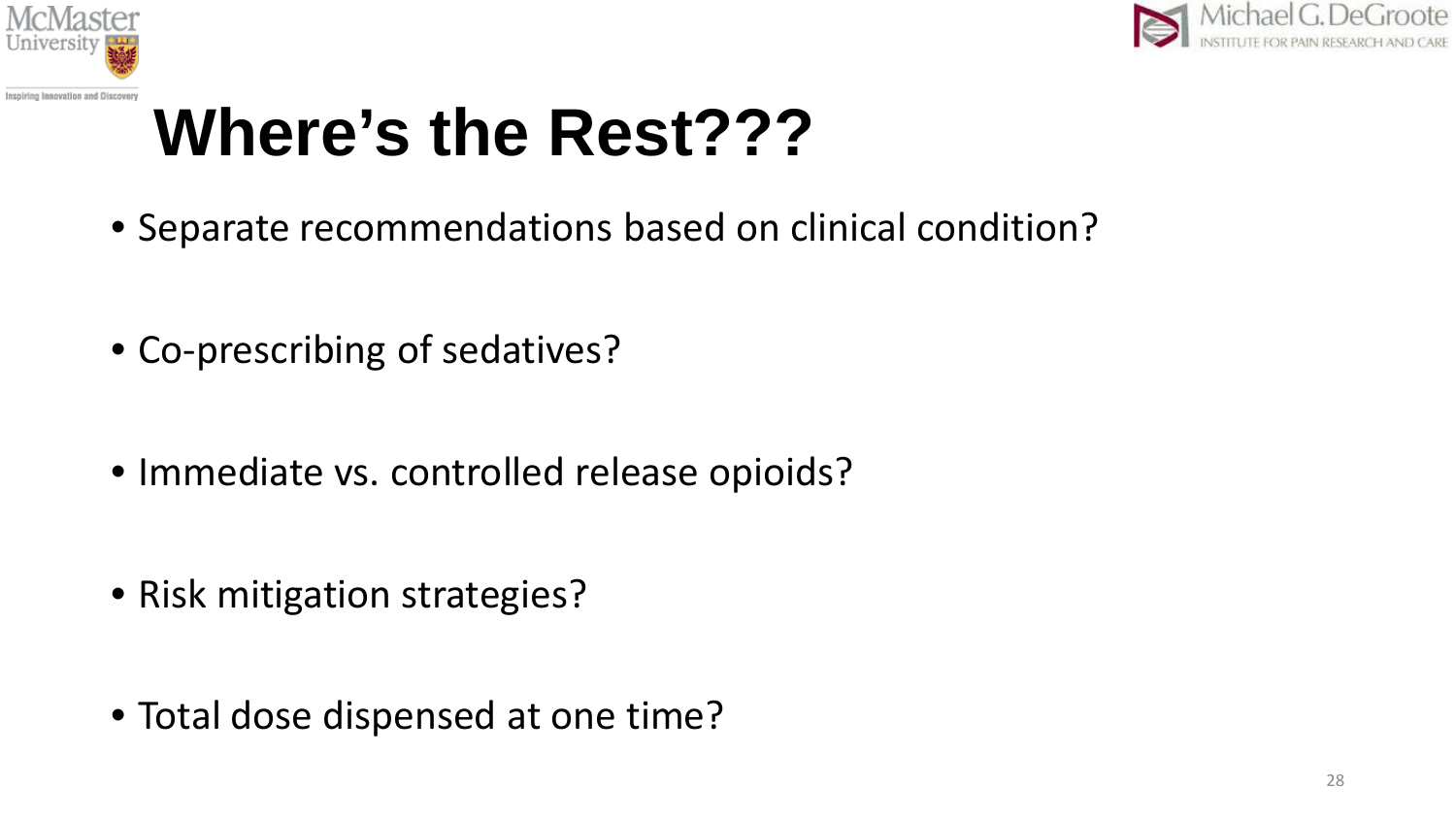



College of Physicians and Surgeons of British Columbia

**Professional Standards** and Guidelines

Safe Prescribing of Drugs with Potential for Misuse/Diversion

**Standards** 

Physicians must:

• 4. Advise patients that long term opioid therapy is not indicated for certain medical conditions including headache disorders, fibromyalgia and axial low back pain.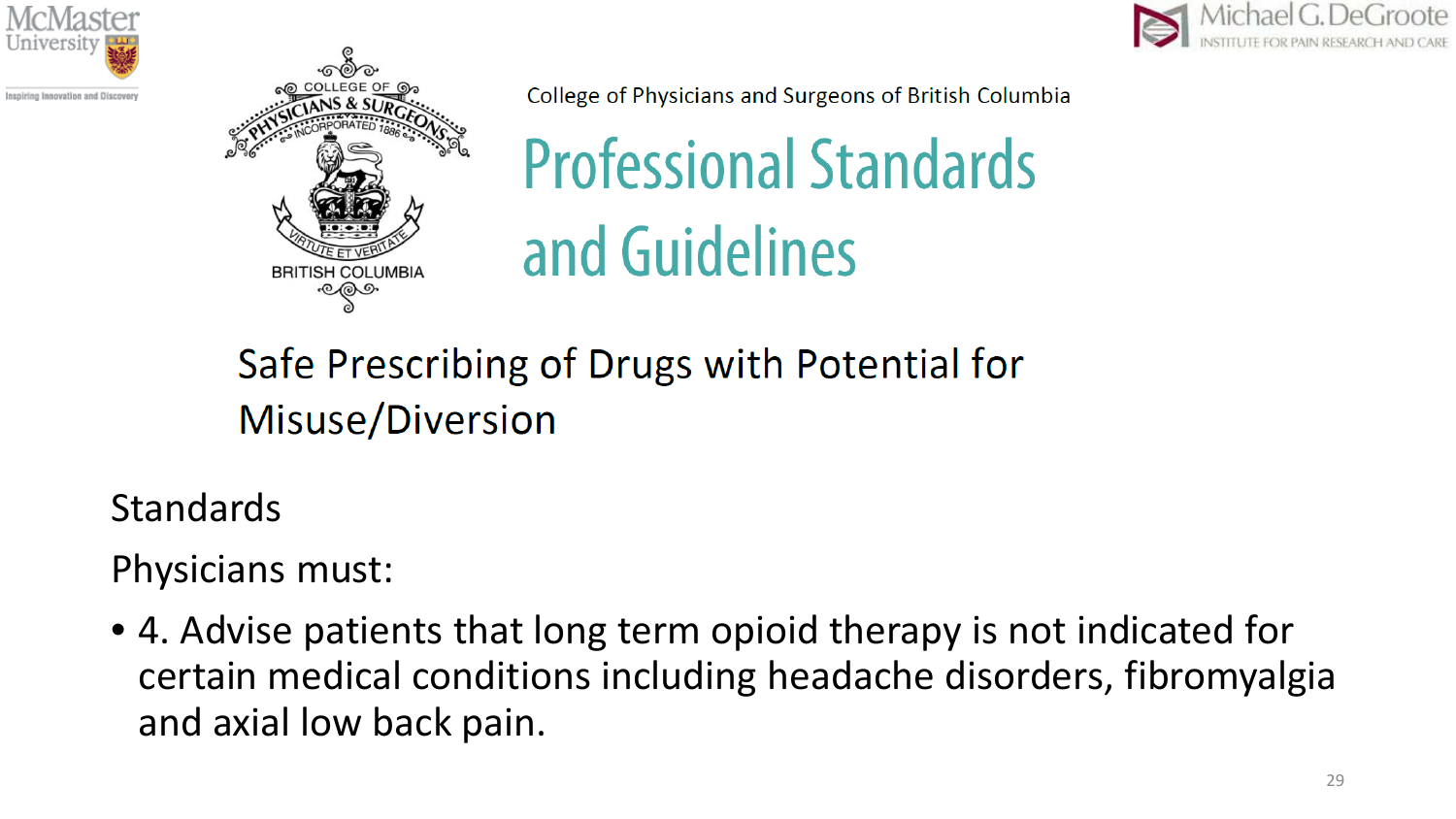



### **What conditions do opioids work for?**

- It is neither feasible nor appropriate nor useful to review the evidence separately, and make a separate recommendation, for every known non-cancer chronic pain condition.
- The issue then becomes one of subgroup or effect modification: in the randomized trials that have addressed the impact of opioids on non-cancer pain, can one identify groups of conditions in which there is a greater or lesser impact on pain and function?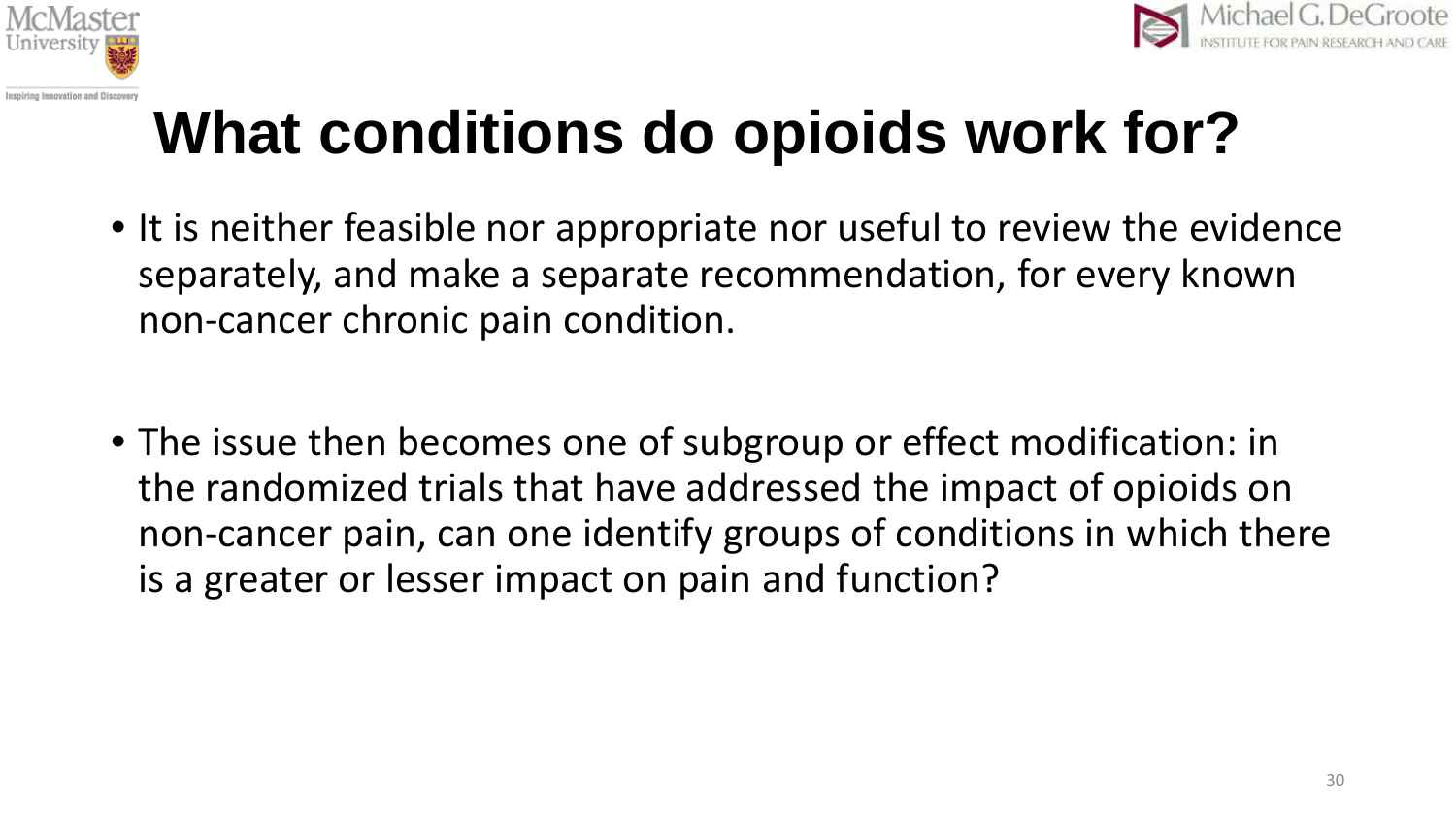



### **What conditions do opioids work for?**

- Our Expert Committee members ended up advocating for 3 strategies of clustering clinical conditions (they were unable to come to agreement on a single approach):
- 1. Objective vs. subjective conditions
- 2. Neuropathic vs. nociceptive vs. central sensitization
- 3. Neuropathic vs. non-neuropathic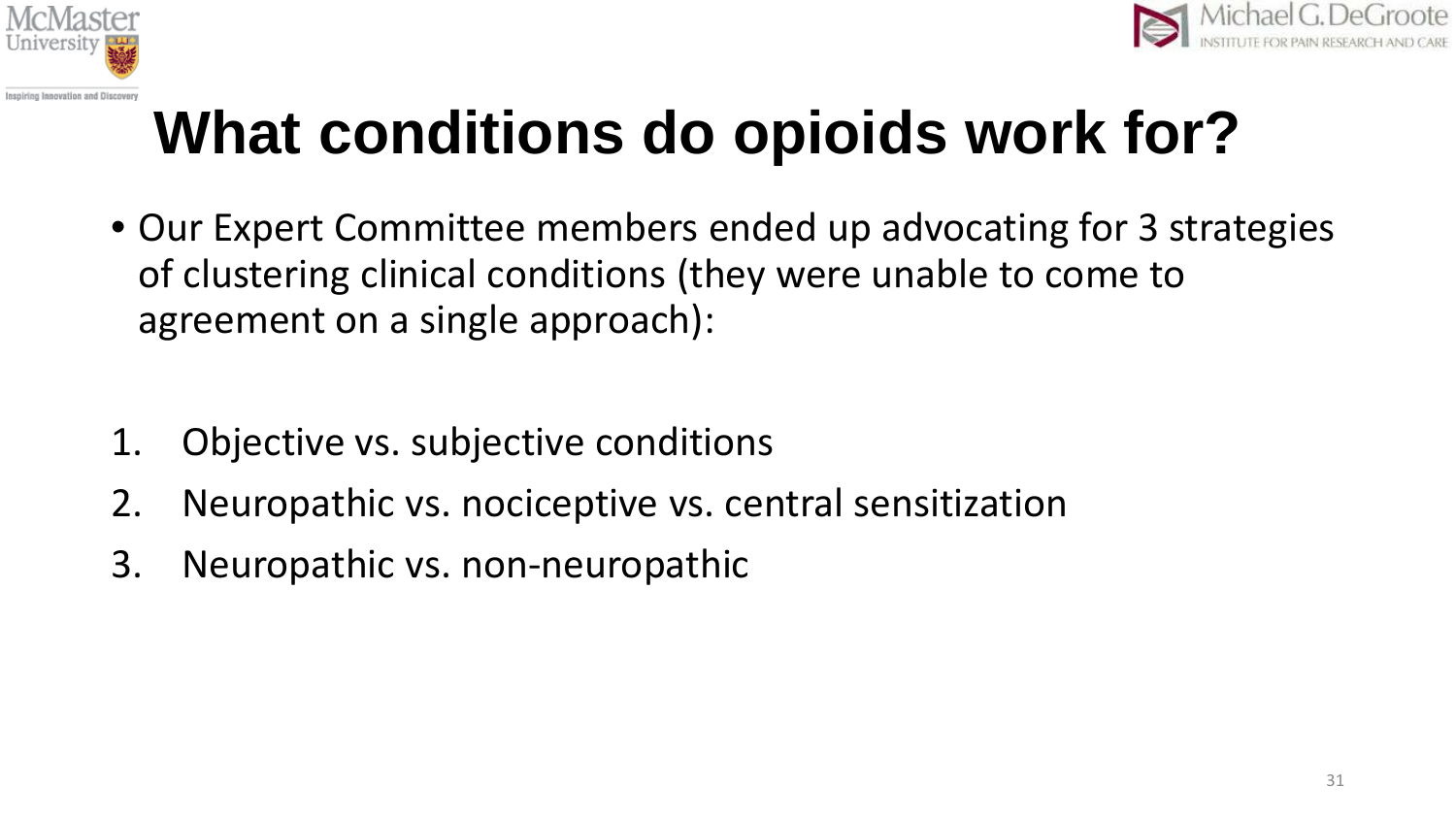



Michael G. DeGroote INSTITUTE FOR PAIN RESEARCH AND CARE

Subgroup analysis of pain reduction when comparing opioids with placebo: objective vs. subjective conditions

(68 studies, interaction p= 0.89)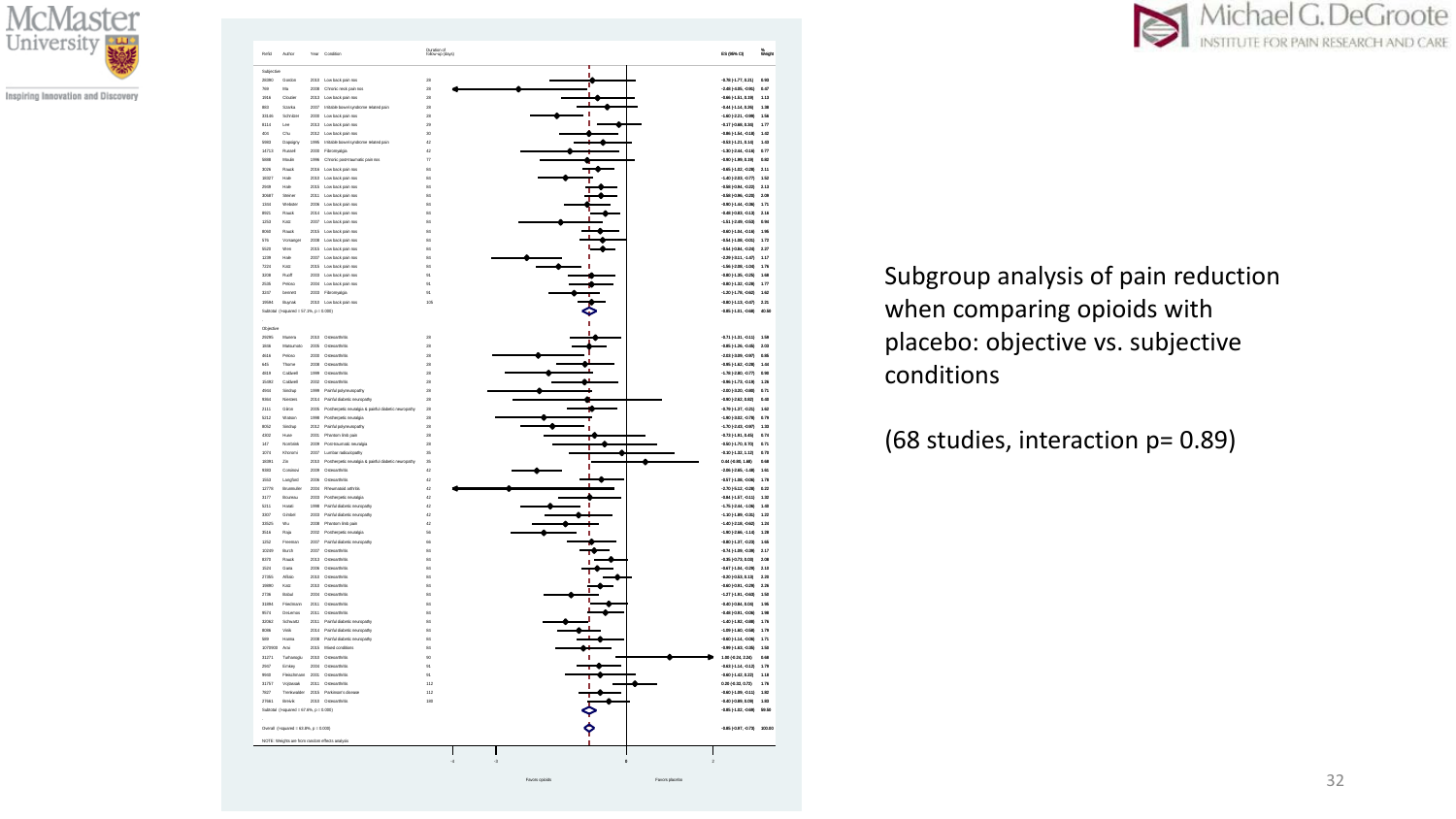





Subgroup analysis of pain reduction when comparing opioids with placebo: neuropathic vs. nociceptive vs. central sensitization

(68 studies, interaction p=0.63)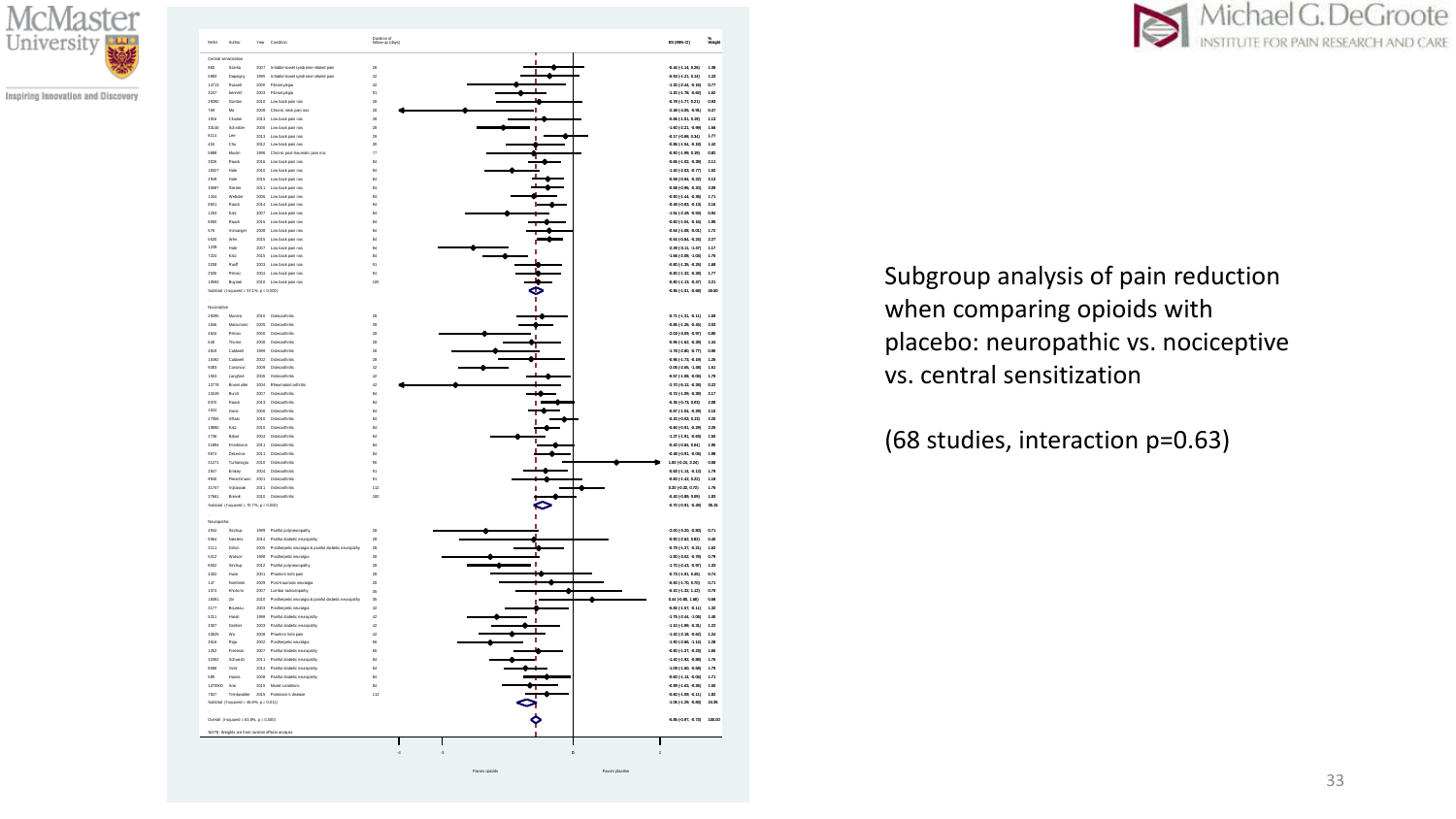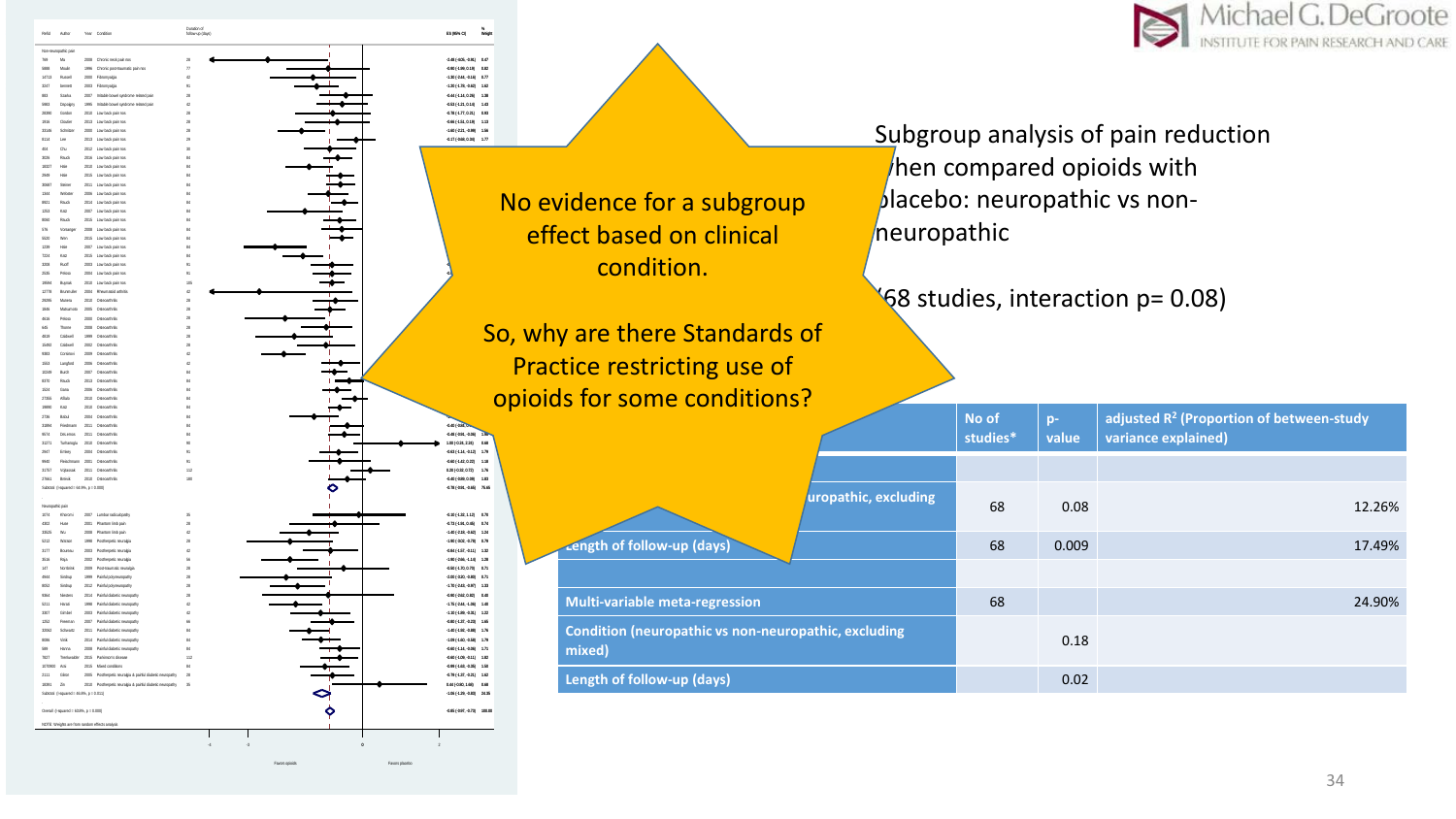



#### **Expert Guidance: Urine Drug Screening**

- A baseline urine drug screen may be useful for patients currently receiving or being considered for a trial of opioids.
- Clinicians may repeat urine drug screening on an annual basis and more frequently if the patient is at elevated risk or in the presence of any aberrant drug-related behaviours.
- Approximately 30% of urine drug screening will demonstrate aberrant results, largely because of prescribed opioid non-detection and tetrahydrocannabinol.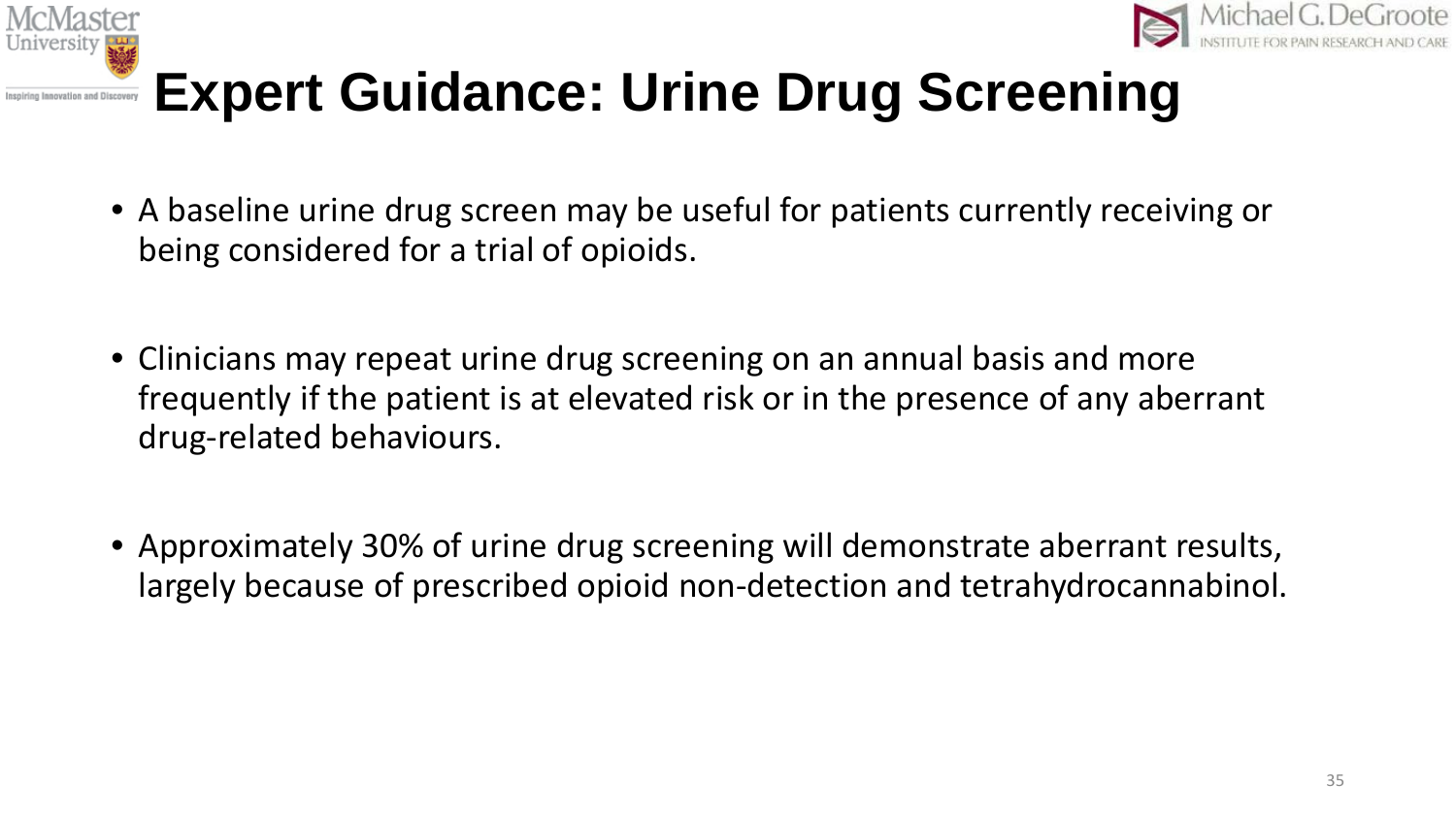



#### **Expert Guidance: Urine Drug Screening**

| <b>Outcome</b>         | <b>Study results and</b>                                          | <b>Absolute effect estimates</b>                         |               | <b>Certainty in effect estimates</b>   | <b>Plain Language</b>                                                                                        |
|------------------------|-------------------------------------------------------------------|----------------------------------------------------------|---------------|----------------------------------------|--------------------------------------------------------------------------------------------------------------|
| <b>Timeframe</b>       | measurements                                                      | <b>UDT</b><br>no UDT                                     |               | (Quality of evidence)                  | <b>Summary</b>                                                                                               |
| <b>Opioid overdose</b> | Relative risk: 1.36<br>(CI 95% 0.79 - 2.34)<br>Based on data from | $\overline{2}$<br>per 1000                               | 3<br>per 1000 | Very Low<br>Due to serious imprecision | We are uncertain<br>whether urine drug<br>screening increases or<br>decreases the risk of<br>opioid overdose |
|                        | 179,385 patients in 1<br>studies<br>Follow up median 159<br>days  | Difference: 1 more per 1000<br>(CI 95% 0 fewer - 3 more) |               |                                        |                                                                                                              |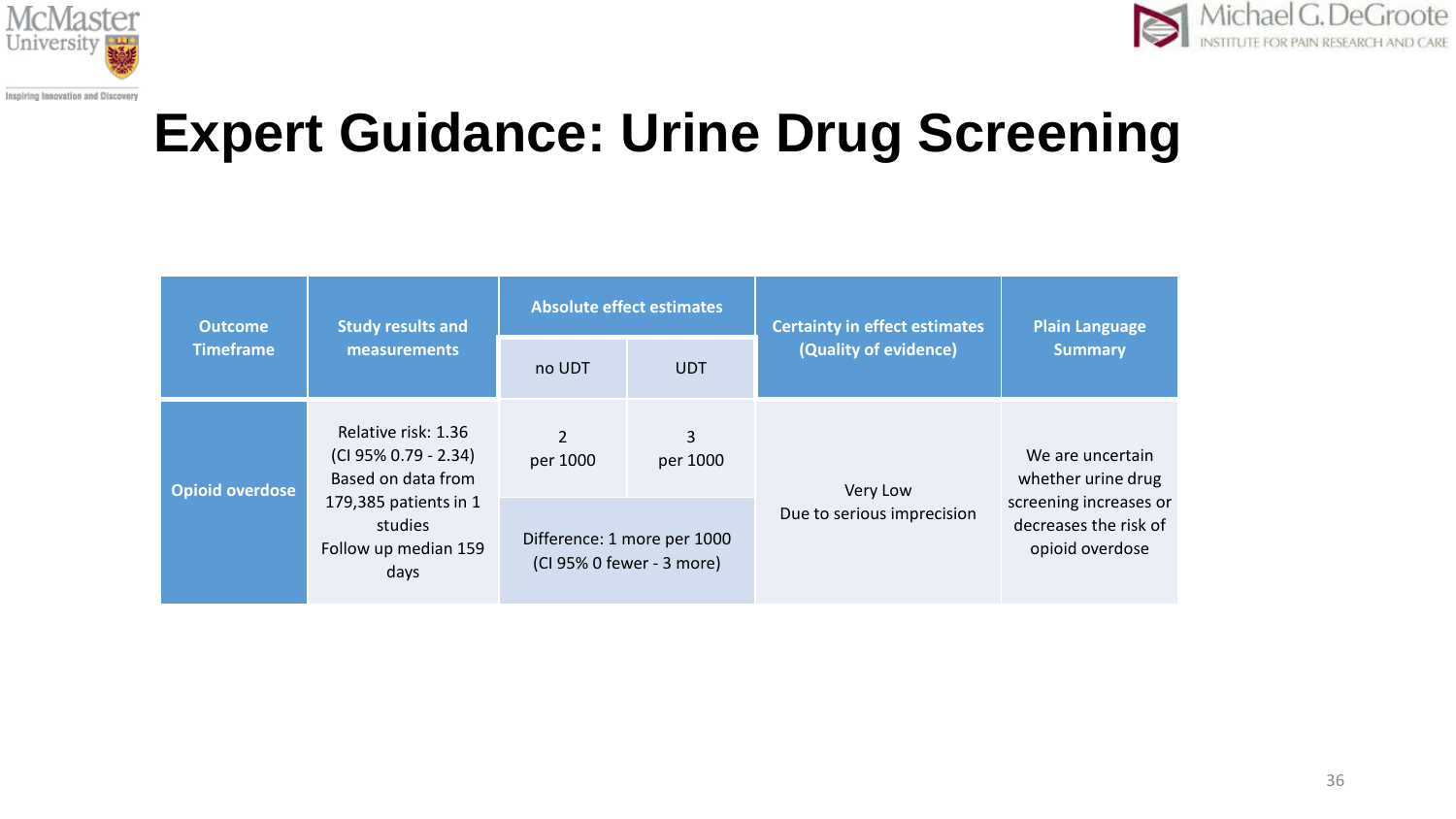



## **Expert Guidance for Risk Mitigation**

- Our Clinical Expert Committee felt, in general, that prescribers of opioids for chronic non-cancer pain may wish to consider implementation of risk mitigation strategies to potentially reduce harm.
- The alternative perspective is that prescribers adopting potentially ineffective risk mitigation strategies may become less concerned about possible opioid-related harms, and more willing to prescribe opioids for chronic non-cancer pain.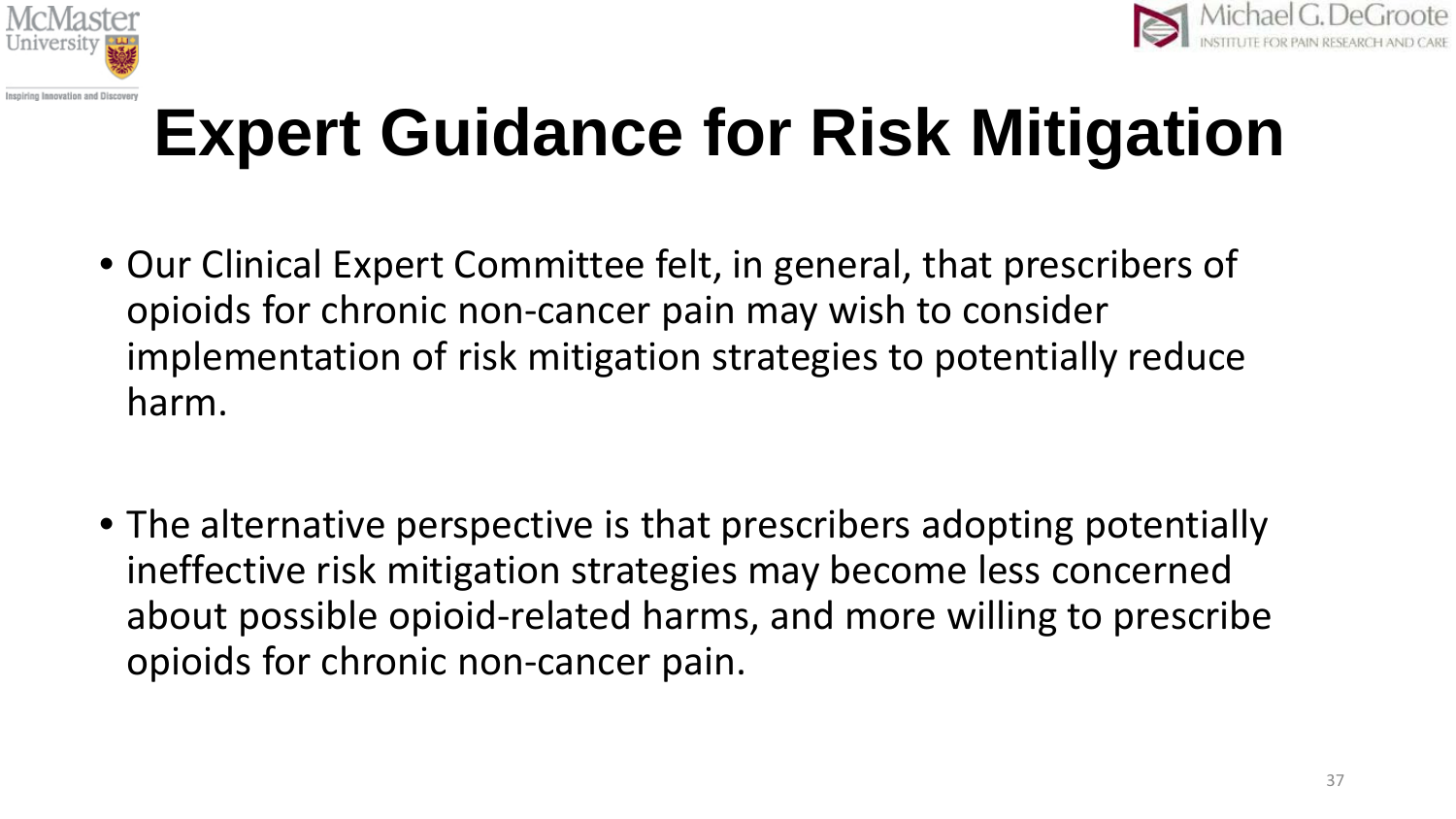



## **COI Issues**

 $\bullet$  1 of 15 Panel members has a decembrical financial financial COI. This presents a risk of bias. Do you  $f$  overdose from  $Nized$ ?

1 Patient Representative had a child who died of an overdose from prescription opioids

- Should we bother identifying and mana should non-financial COI?
- Should anyone with a financial COI be allowed anywhere near a guideline, even if they are restricted from voting?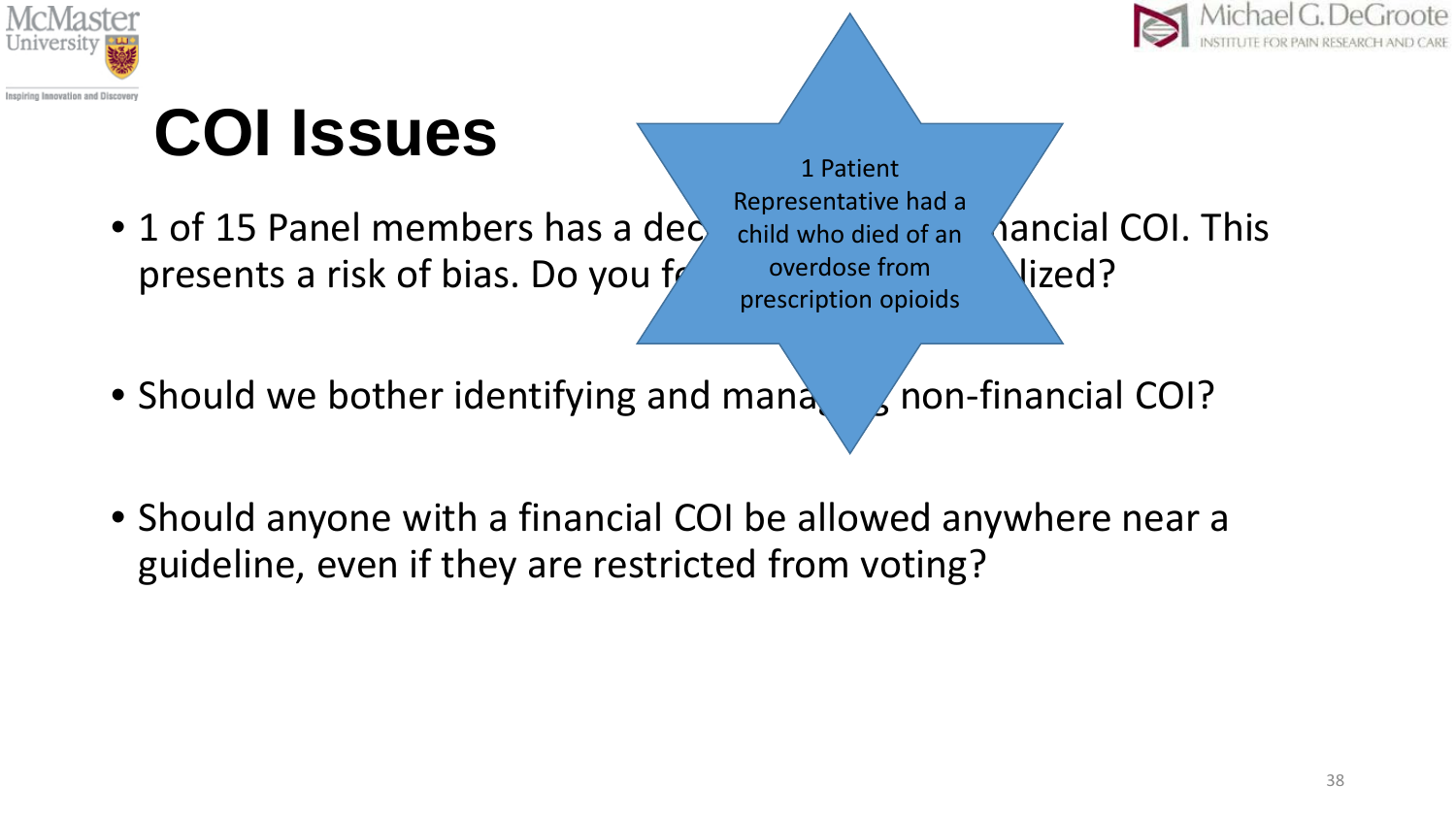



#### **Summary**

• It is essential to involve individuals with vested interests in guideline development

| and man                                                                                                                                                                                                         | • We think that both financial and intel<br>BMJ 2017;356:j656 doi: 10.1136/bmj.j656                                                                                                                                                                                                                                                                                                                                                                                    | <b>RAPID RECOMMENDATIONS</b>                                                                                                                                                                                                                                                                                |  |  |
|-----------------------------------------------------------------------------------------------------------------------------------------------------------------------------------------------------------------|------------------------------------------------------------------------------------------------------------------------------------------------------------------------------------------------------------------------------------------------------------------------------------------------------------------------------------------------------------------------------------------------------------------------------------------------------------------------|-------------------------------------------------------------------------------------------------------------------------------------------------------------------------------------------------------------------------------------------------------------------------------------------------------------|--|--|
|                                                                                                                                                                                                                 |                                                                                                                                                                                                                                                                                                                                                                                                                                                                        | Low intensity pulsed ultrasound (LIPUS)                                                                                                                                                                                                                                                                     |  |  |
|                                                                                                                                                                                                                 |                                                                                                                                                                                                                                                                                                                                                                                                                                                                        | <b>RE</b> for bone healing: a clinical practice<br>guideline                                                                                                                                                                                                                                                |  |  |
| Re-evaluation of lo<br>Jason W Busse, <sup>1,2,3</sup> Mohit Bh @ 000 open Access<br>Paul Tornetta, III <sup>5</sup> Kwok-Sui Le<br>Gregory J Della Rocca, <sup>9</sup> Clifford<br>the bmj   BMJ 2016;355:i539 |                                                                                                                                                                                                                                                                                                                                                                                                                                                                        | Rudolf W Poolman, <sup>1</sup> Thomas Agoritsas, <sup>2,3</sup> Reed A CSiemieniuk, <sup>2,4</sup> lan A Harris, <sup>5,6</sup><br><b>Of tibial fractures (EDW intensity pulsed ultrasound for bone I</b> Inger B Schipper, <sup>7</sup> Brent Mollon, <sup>8</sup> Maureen Smith, <sup>9</sup> Alexandra A |  |  |
|                                                                                                                                                                                                                 | Stefan Schandelmaier methodologist <sup>12</sup> , Alka Kaushal physician <sup>13</sup> , Lyubov Ly<br>Diane Heels-Ansdell biostatistician <sup>1</sup> , Reed A C Siemieniuk methodologist <sup>15</sup> ,<br>assistant professor <sup>16</sup> , Gordon H Guyatt distinguished professor <sup>17</sup> , Per O Var<br>professor <sup>89</sup> , Rachel Couban medical librarian <sup>3</sup> , Brent Mollon orthopedic surged<br>associate professor <sup>1311</sup> | Favours<br>Favours nc<br>S.<br><b>LIPUS</b><br>ultrasound<br>Population<br><b>Strong</b><br>ë All<br>We recommend against the use of LIPUS                                                                                                                                                                  |  |  |